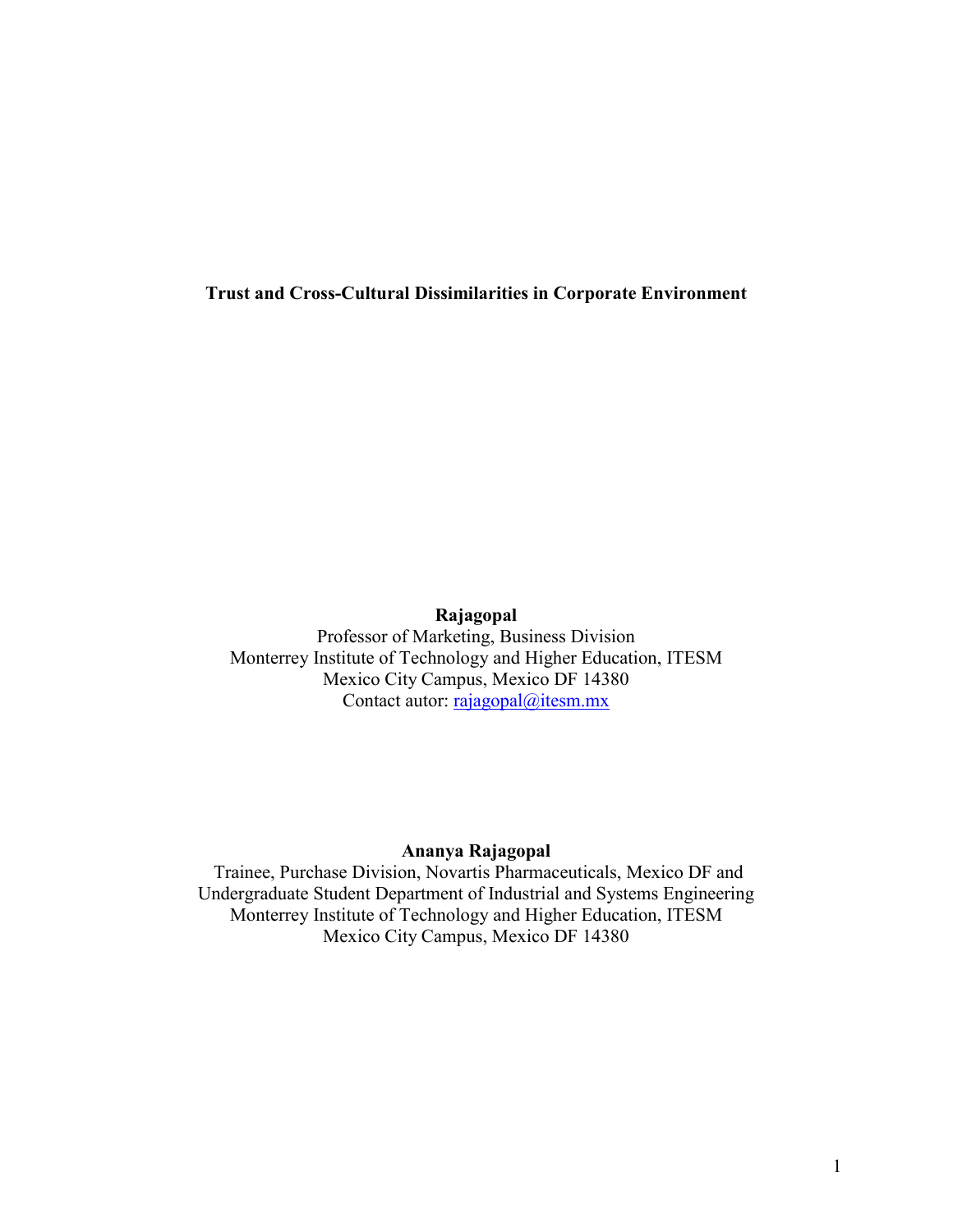#### Abstract

- Purpose: Latin American corporate executives are faced with a serious problem the low trust and peer confidence. The factors of criticism at workplace, increased corporate controls, and growing expectations for improved performance and accountability have accompanied this decline in trust. Traditional approaches to corporate governance epitomized by organizational behavior theories have focused on short-term profits and organizational systems which fail to achieve desired results. This paper presents the analysis of behavioral dimensions of crosscultural team performance in corporate environment in Mexico.
- Methodology/Approach: This study is based on literature review of previous research contributions focused on the managers of multinational companies operating in Latin American countries in a cross-cultural environment. The success of the corporate ventures in Mexico has been evaluated from the perspectives of economic and relational attributes. The discussion in the study revealed that the degree of fit between a corporate parent and venture affects the success of the venture.
- Findings: Corporate venturing as a strategy for international business development has become significant in view of the process of globalization resulting into the free trade and business development opportunities for multinational companies. The success is associated with high levels of commitment, competitive skills and dynamics in functional management of the venture. In the study the variables of economic and relational dimensions of external and internal fit have shown greater association with venture success. It has also been found that ventures opt for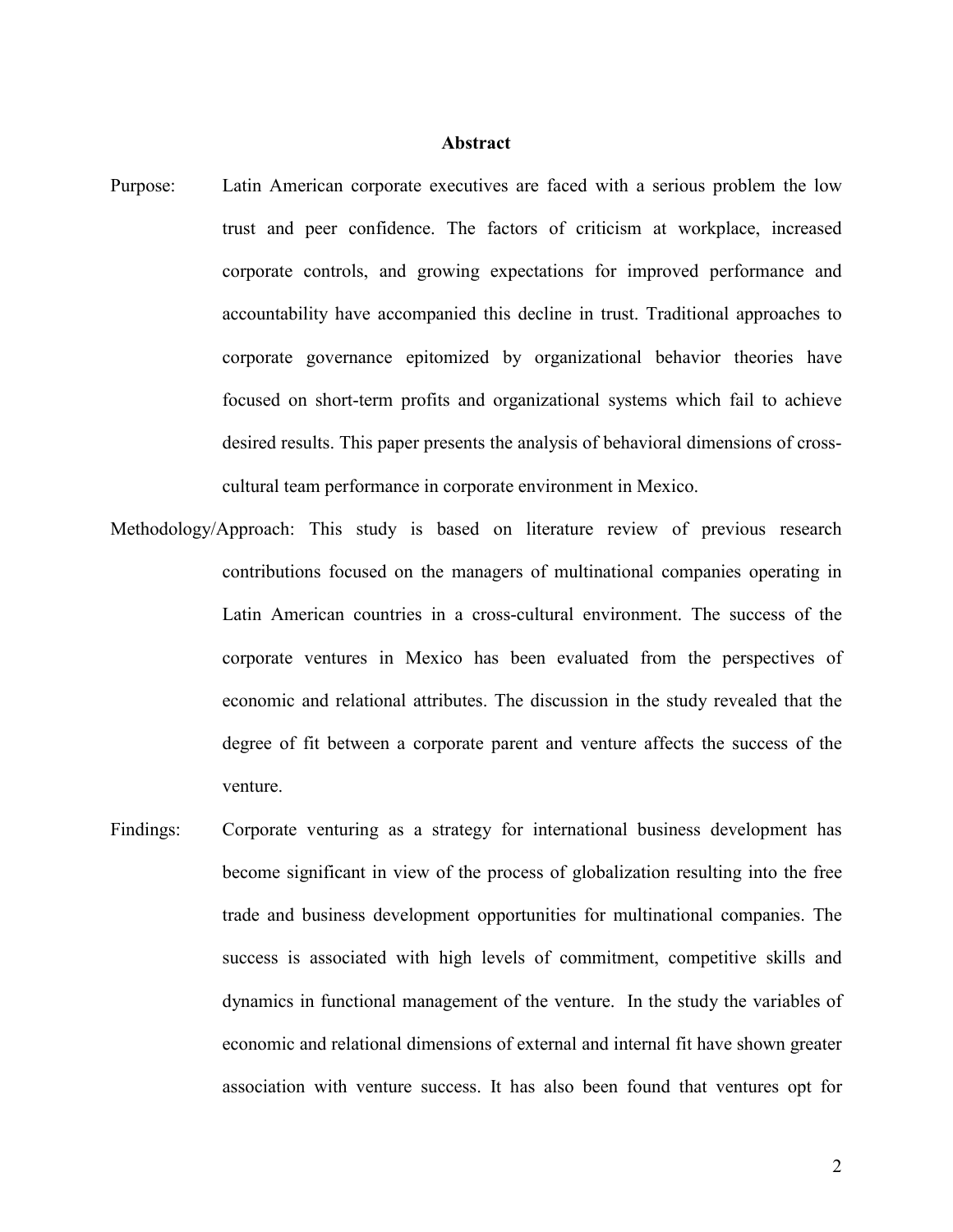greater autonomy and less economic dependency with their parent ventures for leading success and this finding make an intuitive sense.

- Implications: The success in corporate venturing is associated with high levels of commitment, trust, group dynamics and skills in functional management of the venture. The discussions in the paper offer analytical insights to the manages to develop an operational balance in the team to achieve higher performance.
- Originality/Value: The thesis of the paper is developed around the issues of the cross-cultural variables affecting workplace environment in reference to trust, team work and gender sensitivity required for achieving efficiency in a business ventures. The paper explores and maps the symbiosis between the cognitive drivers of tem member personality and organizational work culture.
- Keywords: Low trust, culture and personality traits, team working, gender sensitivity, venture management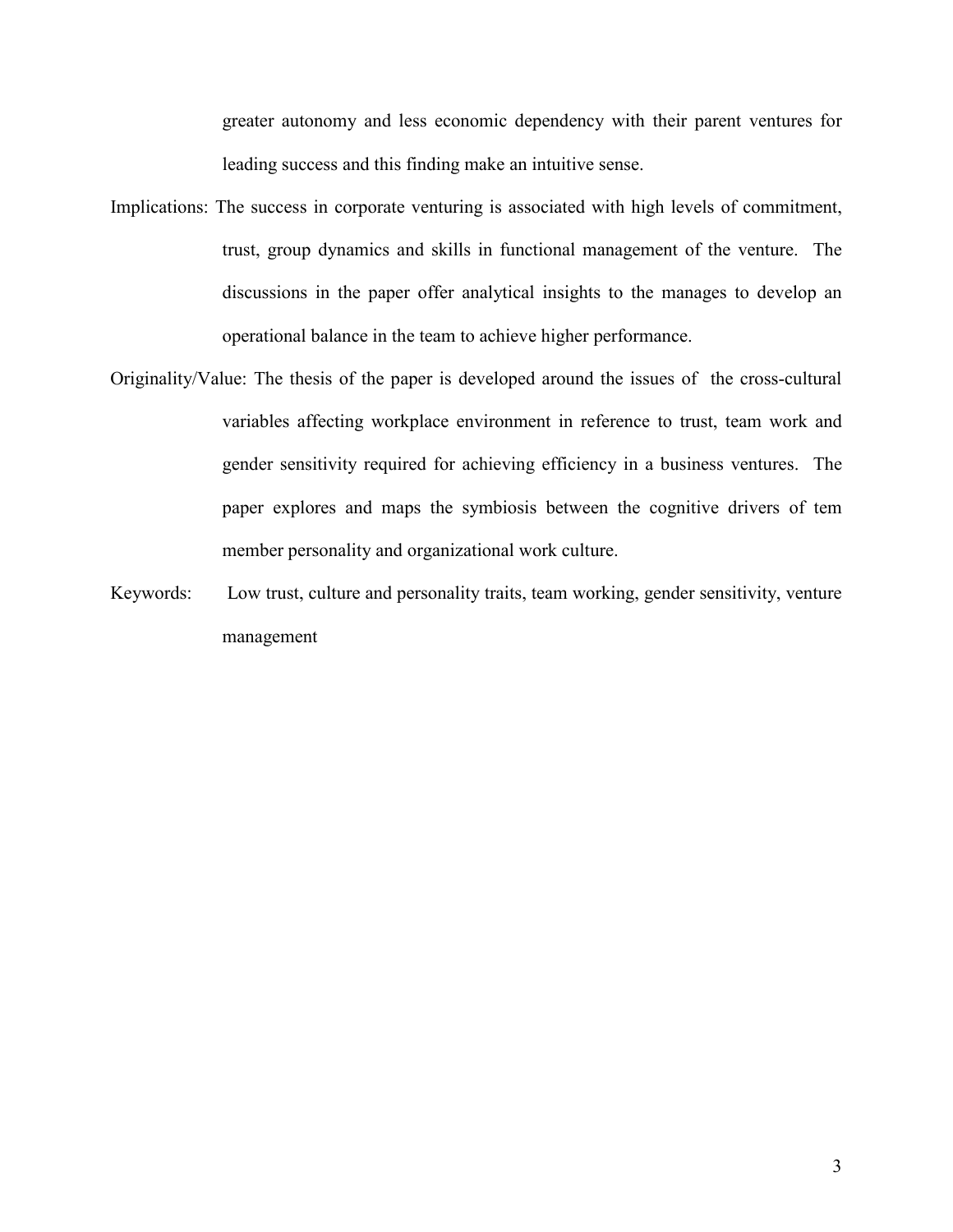Culture refers to the distinctive way of life of a group of people, their complete 'design for a living'. For ethnologists, folklorists, anthropological linguists, archaeologists and social anthropologists, culture is always a point of departure or a point of reference if not invariably the point of emphasis (Kluckhohn, 1951). Culture consists of patterns, explicit and implicit of and for behavior acquired and transmitted by symbols, constituting the distinctive achievement of human groups, including their embodiment in artifacts; the essential core of culture consists of traditional (i.e., historically derived and selected) ideas and especially their attached values; culture systems may, on one hand, be considered as products of action, on the other, as conditioning elements in a future action (Balazs, 2002). The influence of cultural values on business negotiations have been diagnosed by Geert Hofstede (1991) by conducting research in 66 countries to measure the cross-cultural impact. The four cultural dimensions observed by Hofstede include individualism which focuses on self reference criterion, power distance index which leads to authority orientation, uncertainty index which refers to the attitude of risk avoidance, and Masculinity /Femininity Index which focuses on assertiveness and achievements. Most existing frameworks tend to want to discard the current situation in favor of a new corporate culture, thus discarding the best of what already exists. Changing an organization's culture is a contradiction in terms. This is because cultures act to preserve themselves and to protect their own living existence (Trompenaars and Wooliams, 2003).

The organizational reforms are introduced by many multinational companies in view of changing scenarios in the global marketplace and nature of competition. As markets globalize, the need for organizational reforms towards workplace management, operating systems, and work culture emerges. However, the balance between consistency in the changes and adaptation is essential for

4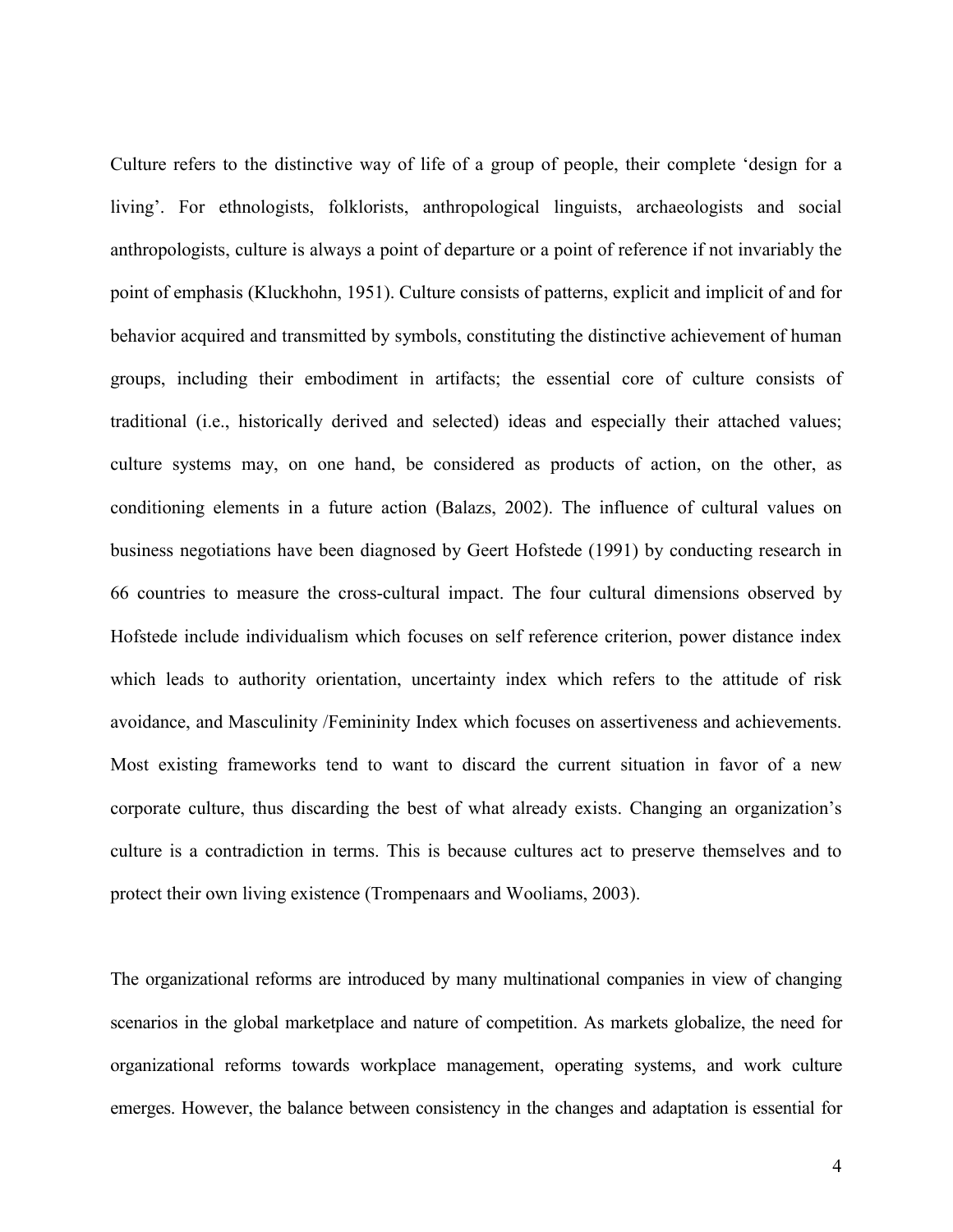corporate success (Trompenaars, 1993). As long as there are not imbalances in the change process, may be by introducing the new systems and its rate of adaptation of the change culture, there may not be any threat to the organizational management. The human value system is a synergy of societal values, family values and individual values generated through the influence of culture. The personality traits are largely evolved through the family value and societal values that govern the family value paradigm. Such process may be described as a pyramidal paradigm of personality and values which has a large base of societal culture in the bottom of the pyramid, groomed into the family values and ultimately shaping the personality at the top of the paradigm (Rajagopal, 2004).

### Diagnostics of Team Culture (Mexican-American)

'Team' conceptualizes group of people engaged in delivering a common task. In ideal situations the individual and group behavior in a team is integrated towards the common objectives and the task delivery process is shared which leads to set the group dynamics (Rajagopal, 1999). The basic attributes of a good team include clear identification of goals, clarity of roles, common feeling, motivation, commitment and collaborative attitude. The efficiency of group approach is a function of many behavioral factors which may be expressed as (Rajagopal, 1994):

$$
p=f(m, a, g)
$$

Where,  $p$  denotes the degree of performance,  $m$  represents motivation,  $a$  exhibits the abilities of the individuals associated with team and  $g$  is expressed to realization of goals. The team may not function effectively if any of the above factors or associated variables thereof are disjointed. The reward and punishments issues in a team emerge as a post-process synergy of all associated variables and are largely governed by the factors common feeling, motivation, commitment and collaborative attitude (Rajagopal, 2006<sup>a</sup>). Hence teams are collections of people who must rely upon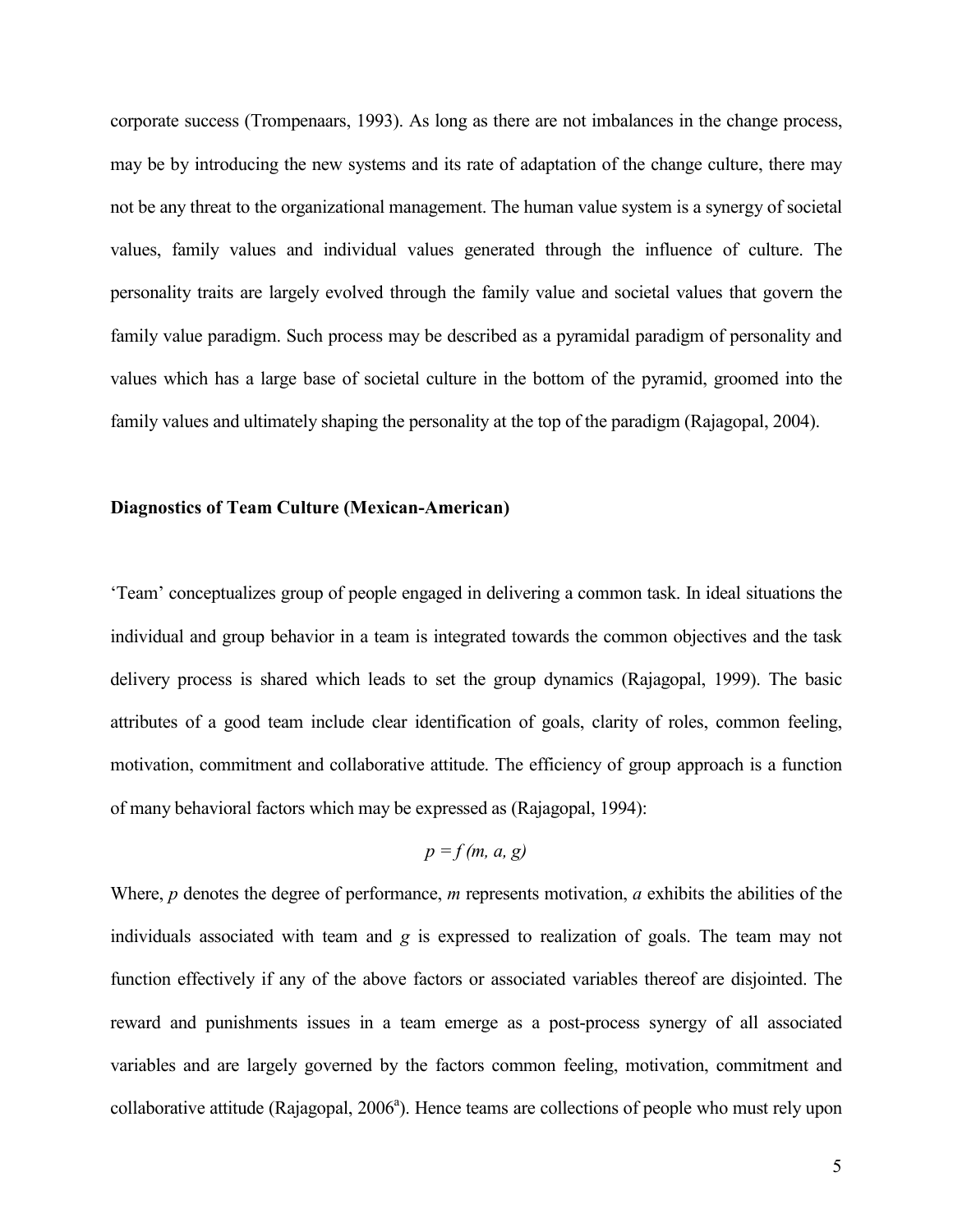group collaboration, if each member is to experience the optimum success and goal achievement. The changing technology and markets have stimulated the team approach in multinational companies for performing the organizational tasks. Further more the complexity of the society and human needs devised to meet augmented needs have endorsed the team spirit as a significant tool in managing the corporate tasks (Dyer, 1987). The team management is employed largely in the organizations where activities are less repetitive and predictable. Such an approach demands effective liaison, appropriate delegation of powers, judicious allocations of roles of team members, sharing of information and accuracy in evaluation of team performance (Harris and Moran, 1999).

### Personality Traits in Team Performance

Though there are many variables that affect the individual and group behavior of the team members while contributing their roles, the critical issues (Harris and Moran, 1999) have been discussed in the following section in reference to the teams with Mexican and American members:

• American team members would feel comfortable to a group environment which is open for expression but organized in a formal manner and remain judgmental. However a fully relaxed environment for working in a team may not be very convenient for them as the group members may perceive that relaxation beyond a limit may weaken the individual and group performance on the assigned task (Goody, 1996). On the contrary, it is observed that the Mexican team members may feel comfortable with the informal and relaxed group environment as it may trigger the scope of lateral thinking and gradually initiate the group dynamics. They may like to review their performance in several rounds.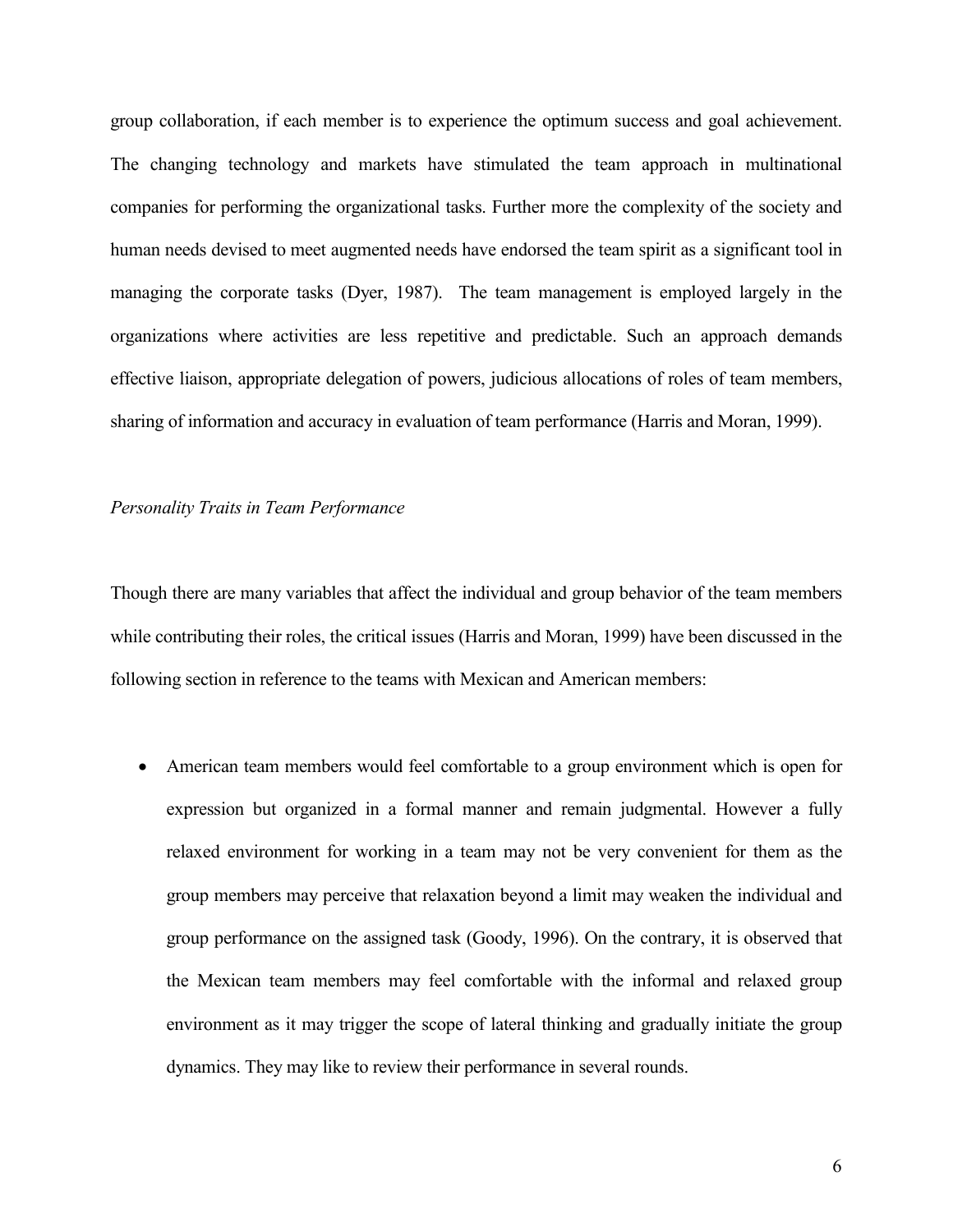- The tolerance limit for any ambiguity and uncertainty in the team work may be very narrow for the American while working in a team as they largely abides with the principles of management by objectives. This attitude of Americans also reflects with their consciousness to the time frame associated with the task of the team. The Mexican participants in a team may be tolerant to the ambiguities in the team work; they may prefer to work with underlying and implicit meaning, which may sometimes affect the team work negatively.
- As regards taking interest in the achievement of each member as well as of the group, the American team members follow a systems approach which provides the framework or organizational principal for evaluating task in parts (Cummings, 1980). Mexican team members would also work on consolidating the efforts and results related to the task periodically and derive correctional measures to follow ahead.
- The members of the American team hold the capacity to establish the intense, short-term relations and also to apply the relevant results to the on-going team project (Oldham and Cummings, 1996) while the Mexican team members would also be able to establish shortterm relations with the team members to critically appraise the individual and group performance. However, The Mexicans may not be comfortable to adopt the new task with the same team. It has been observed in the real corporate situations in Mexico that the teams working in an existing fashion resist to any innovation. Such an attitude has been evidences by ING Comercial America in Mexico when it desired to implement the sale automation as a team project for its agents and promoters (Rajagopal, 2005<sup>a</sup>). The sales force of the company had lack of motivation to use the non-conventional tools in teams or individually for improving their performance and contribution to the company in terms of incremental growth in profit in all the business lines.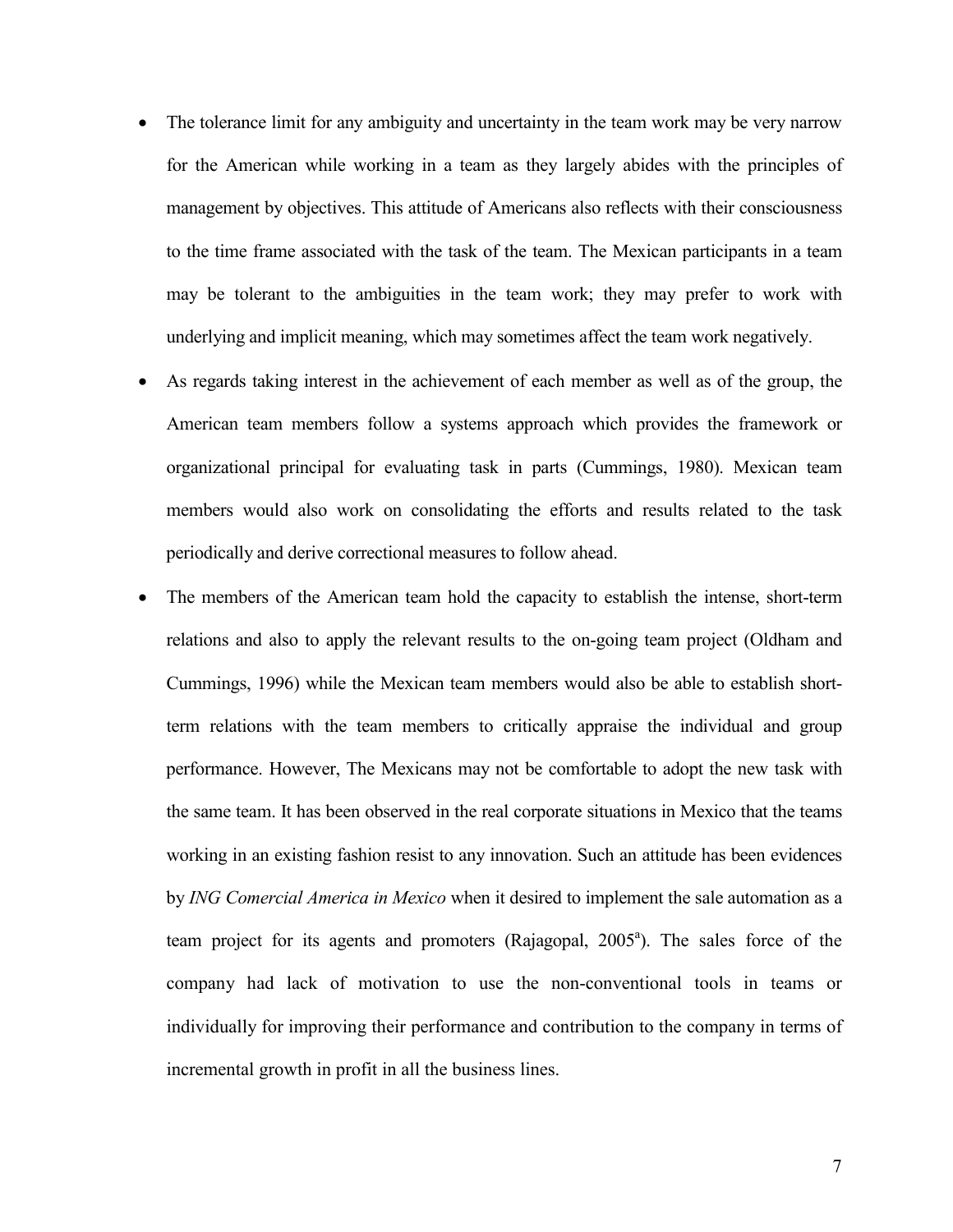- As regards keeping group communication on target and schedule, with effective listening, the American and Mexicans differ in terms of explicit communication style of the former and implicit communication style of the latter. The power axis for American may reflect on speaking independently while for Mexicans like Japanese would reveal on interdependence with the other members of the team (Haru, 1997).
- The American team members admire to have confidence, trust and commitment to work in a team while Mexican member rely on the facts more revealed from the antecedents and precedents than trust to carry on the team work. However, Mexicans like to achieve confidence once the project rolls-on, than measuring the confidence before beginning the team works (Harris and Moran, 1996).

The Mexican individuals working in a team may improve their efficiency following the Bloom's taxonomy (Bloom, 1965) of cognitive learning in reverence to evaluation, synthesis, analysis, application, comprehension and knowledge. It may be required to fix the criteria for the team members to work in the team on the assigned tasks, set judgmental framework and detect fallacies. It is may also be necessary to produce a new combination of roles considering originality or creativity to protect individualism and reduce any assertiveness in the team process. The team work process would be effective provided the roles for the members are clearly identified and logical expressions are made for proper arrangement and relational layouts to help distinguishing the facts from fictions. The common understanding may be used as filter to analyze the solutions to the problems emerging in a team work. The information flow should be streamlined for drawing suitable interpretations, inferences and implications (Rajagopal,  $2005<sup>b</sup>$ ). It is also necessary to provide the teams with more factual information and ideas to share among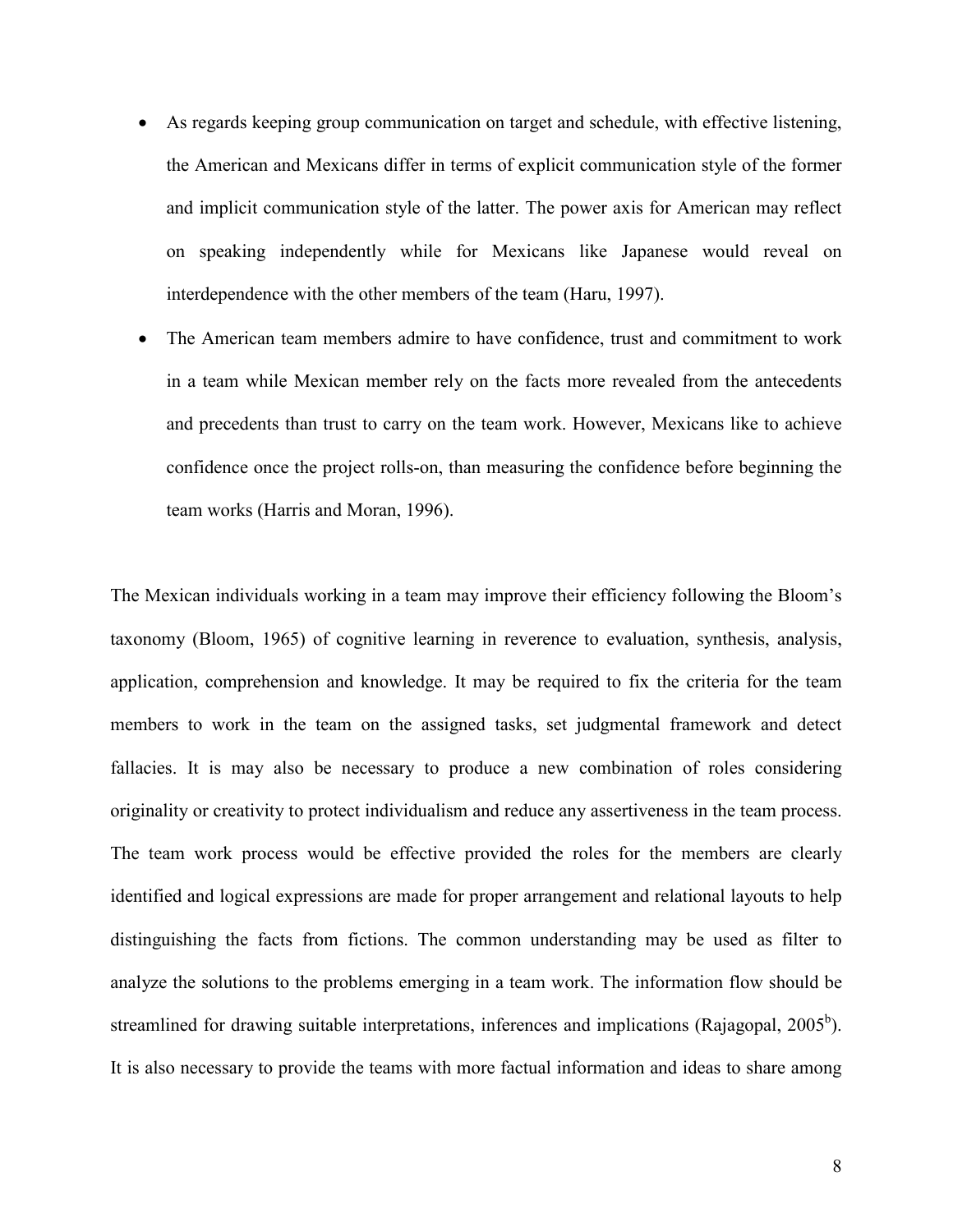the team members. This would develop rationale in the interactions among the team members and would help in drawing transparent arguments. Hence management teams which challenge one another's thinking, develop a more complete understanding of their choices, create a richer range of options, and make better decisions (Eisenhardt, 1997). Such team tactics would better work in Mexican environment as they keep conflict focused on issues and not on individual members; cultivate collaborative, rather than competitive, relations among team members; and create a sense of fairness in the decision-making process.

## Discussion Process in Team-Brainstorming

The brainstorming exercises in business arena are used as a tool to defreeze the ideological barriers, emphasize the core issues and filter the process of negotiation. Many companies use brainstorming as a tool for innovation and strategy development (Scharge, 2001). The process of brainstorming involves six major stages- setting objectives, defining core issues, laying discussion protocol, filtering the shared information, synthesizing the discussion and evaluating the outcome in reference to the set objectives. In conducting cross-culture brainstorming session following considerations (Vidal and Gomez, 2004) may be necessary to organize the session with a group of both American and Mexican it:

- Attire, respect to culture, greetings
- Warming-up discussion
- Clarity on the issues of discussion
- Availability of information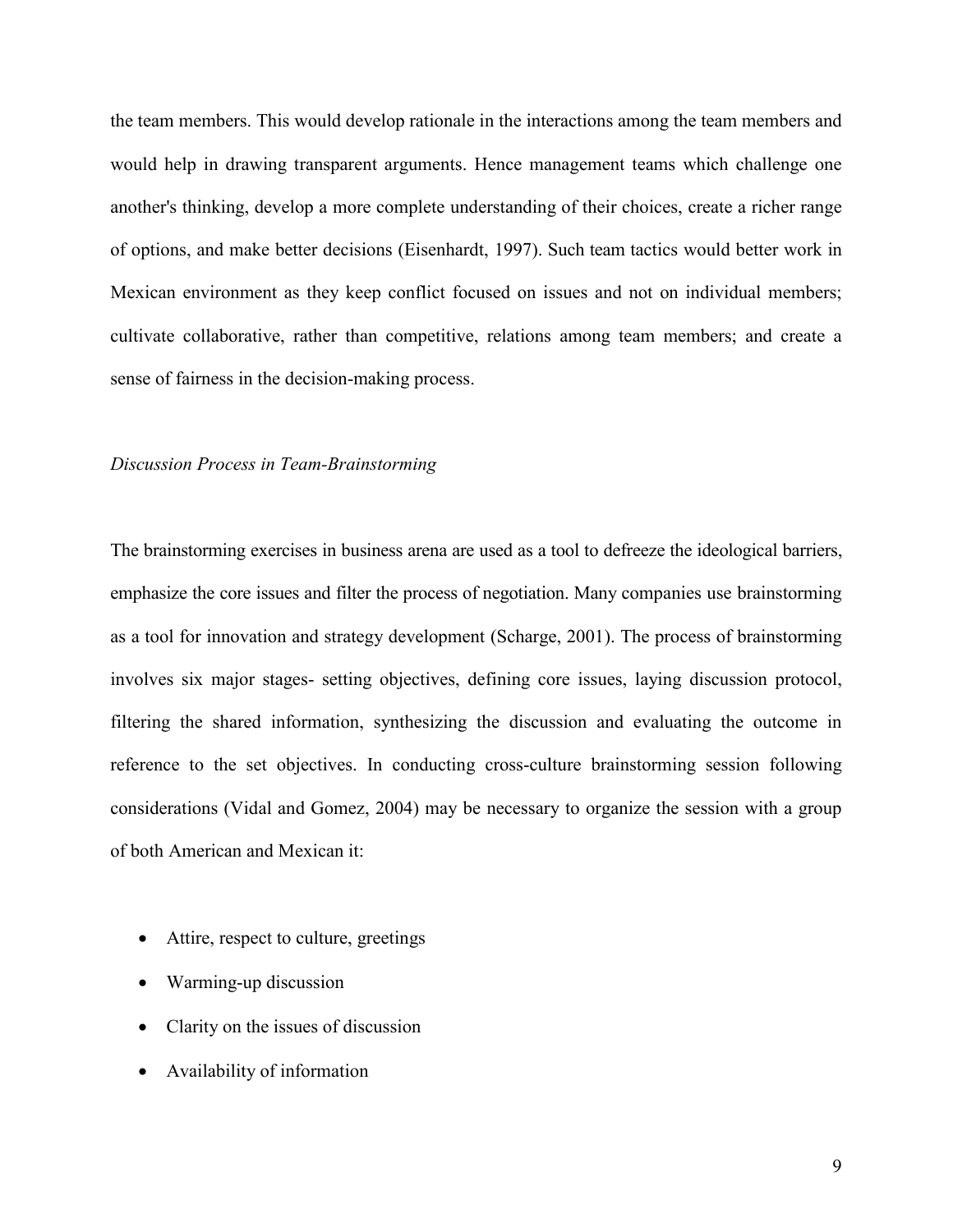- Antecedents and precedents
- Transparency in information sharing
- Discussion protocol-scheduling speakers, turnover time, listening, argument interruption, and question session, discussion streamlining, discussion documentation
- Time management
- Language and expressions
- Synthesizing the debate
- Wrapping-up the meeting

The brainstorming session with the group of both Mexican and American should be carefully managed as American business culture is based on the work culture of transparency, time oriented and strategic decision. The SMART variables may be considered to manage such brainstorming sessions. The SMART variables include-strategy orientation, measurability, approach, reality and time frame. The strategy orientation would drive the brainstorming discussion to result orientation and the measurability would count on the success of the deliberations (Rajagopal, 2005<sup>c</sup>). It may be necessary to follow a mutually suitable brainstorming approach respecting the individual and corporate cultures with real and open facts. However, respecting the timeframe for discussion is another important issue to be considered in the brainstorming session failing to it may end up the discussions with unfinished decisions.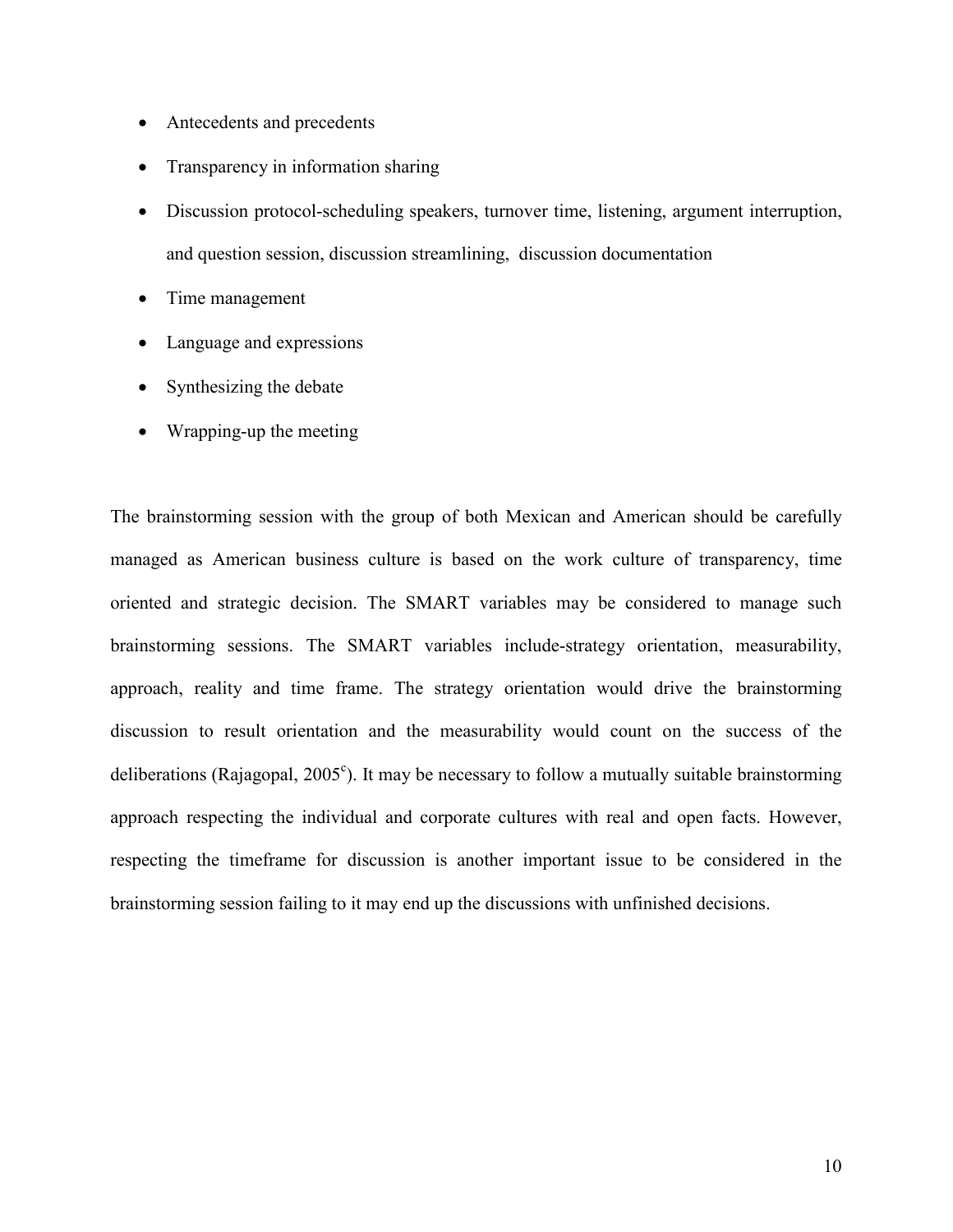### Cultural Congruence at Workplace (Mexican-Japanese)

The similarities between the Mexicans and Japanese may be observed largely in the social institutions that cultivate the business culture in them. However, there are differences in the material culture comprising technology and economy in these regions. The interdependence defines the relationship of Japanese business players as they feel comfortable in team work either in a family or in an organization. Their business generally emerges from a family pedigree (Haru, 1997) so as in traditional Mexican companies. A good example is of Donfer Alimentos of Mexico which had emerged as a family business and standing in the Mexican market for the last six decades dealing in manufacturing and marketing of sausages (Rajagopal, 2003<sup>a</sup>). Japanese, and Mexicans both believe in knowing their counterparts before starting to work with and such meetings are held in a common place to get acquainted with their counterparts. Another similarity between the Mexicans and Japanese is the promising behavior intending to offer a pleasant, positive and rewarding scenario of the situation under discussion and the unpleasant consequences are kept undisclosed (Hodgson et al, 2000). Japanese, particularly are indicative of their polite conversational style refraining from the use of no and facial gazing (Fields, 2000) which is similar to Mexicans as they too avoid any negativity in their conversation as far as possible.

Besides the similarities discussed above there are many obvious differences that lead to managerial challenges in getting along with the Mexican and Japanese counterparts on work. One of the typical work cultures that Japanese have may be described as 3-T power-grid which comprise a synergy of task (commitment), thrust (driving force) and time (punctuality). These attributes of the Japanese distinguish them from most of the existing work cultures across the countries in the world. This has reflected into the material culture (technology and economy) of Japan toward continues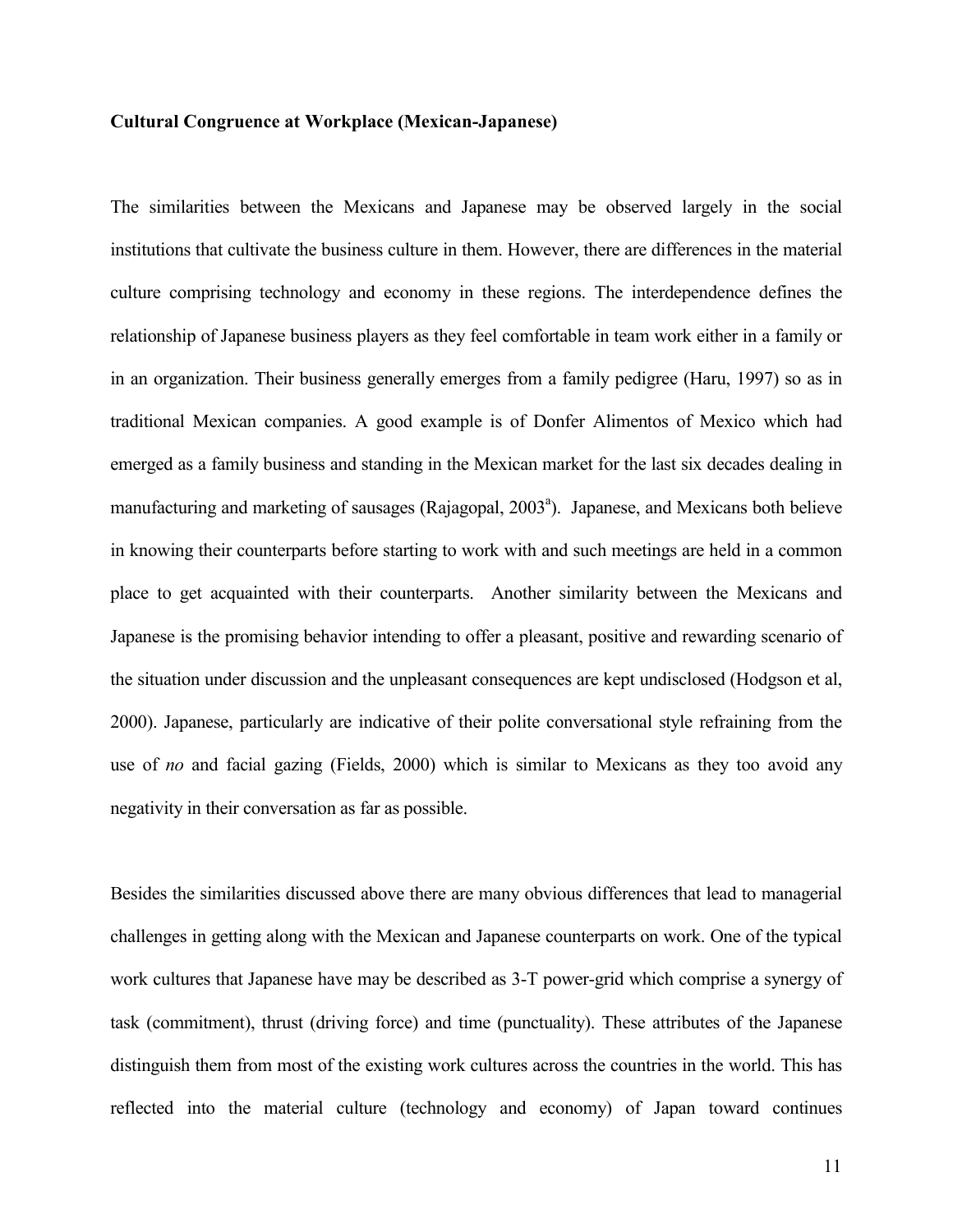improvement (kaizen). In fact Kaizen is a social culture which has been later adapted by the Japanese organizations (Rajagopal,  $2006<sup>b</sup>$ ). Mexicans have yet to grow to adopt the 3-T concept in order to be at par with Japanese work culture. Language is another barrier for the persons of both the countries- Japan and Mexico- as the common language for conversation always remains foreign for them. Under such circumstances establishing perfect relationship between them by a manager would be an up-hill challenge (Varner, 2000). Besides the differences discussed above, the non-verbal behaviors, values and process of thinking and decision making are also different for both the groups of people. In many respect Mexican behavior has been observed as an anthology of Latin American share culture and Adapted American culture which does not have a strategic fit with that of Japanese (Cateora and Graham, 2003). Japan is a more centralized society that lays emphasis on Darwinian philosophy of evolution-survival of the fittest, which sets more rigid standards of work culture leading to kaizen (Haru, 1997). Japanese are generally challenging and risk averse unlike Mexicans whose cultural attitudes towards risk some time are influenced by fatalism (Hoover et al, 1978). Hence it would be a challenging task for the manager to choose a Mexican in assigning a risk averse and time bound schedule as against a Japanese counterpart. Japanese are formal and reserved and boast the strongest work ethic (Kanter, 1991). The differences in learning and thinking patterns influence the way people process information, as demonstrated in their natural responses to business communications. Audience differ in the way they perceive and value concepts of time, space, money, relationships, power, risk, and even the protocols of gender roles. Culture is an omnipresent evolution of social behaviors that continually transforms over the spatial, temporal and demographic sub-groups (Rajagopal, 2005<sup>d</sup>).

In a work environment it would be challenging for a manager to understand and adapt to individual behavior of different cultural groups and use a yardstick to soften the communication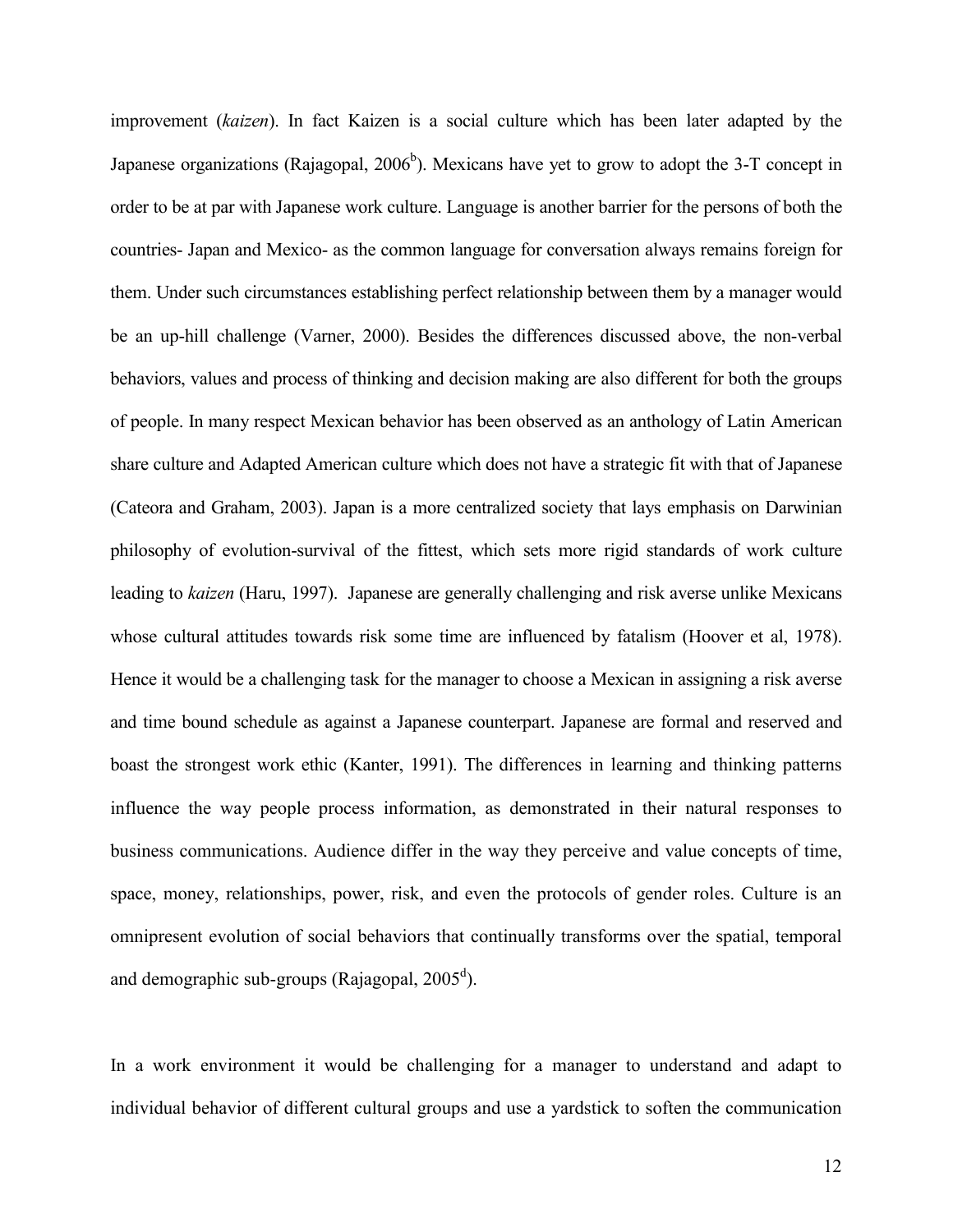gap. Japanese believe in implicit communication with a thumb rule of implied is better than spoken and appreciate interdependence to work in teams (Haru, 1997). However the similar may be the case with Mexicans in communicating with others as they prefer to hide either negative communication or ignorance on the issue. A study in relevance to the management of emerging challenges of cross-cultural issues associated with the persons involved in an organization discusses Mexican managers construct their own social reality with rules and norms bounded primarily by the existing organizational. It has been emerged out of this study that if adequately balanced; individualism-collectivism may be a good source of intercultural fit while building shared leadership protecting mutual values. Such managerial outlook would help in reconfiguring individual and cultural orientations and styles of persons of different origin in the design of management teams to build high levels of social effectiveness in the work environment (Carlos, 2005). In my opinion, managing the cross-cultural challenges in the workplace may be made easy by developing a strategic fit of values in the organization with flexibility in individual values and shared personality traits.

## Personality Traits and Employment (Mexican-American)

The human value system is a synergy of societal values, family values and individual values. The personality traits are largely evolved through the family value and societal values that govern the family value paradigm. Such process may be described as a pyramidal paradigm of personality and values which has a large base of societal culture in the bottom of the pyramid, groomed into the family values and ultimately shaping the personality at the top of the paradigm (Rajagopal, 2004). The Mexican societal values have emerged through the learned culture over historical ages. Mexicans are relaxed, hospitable and warm people who may relate their personality traits with the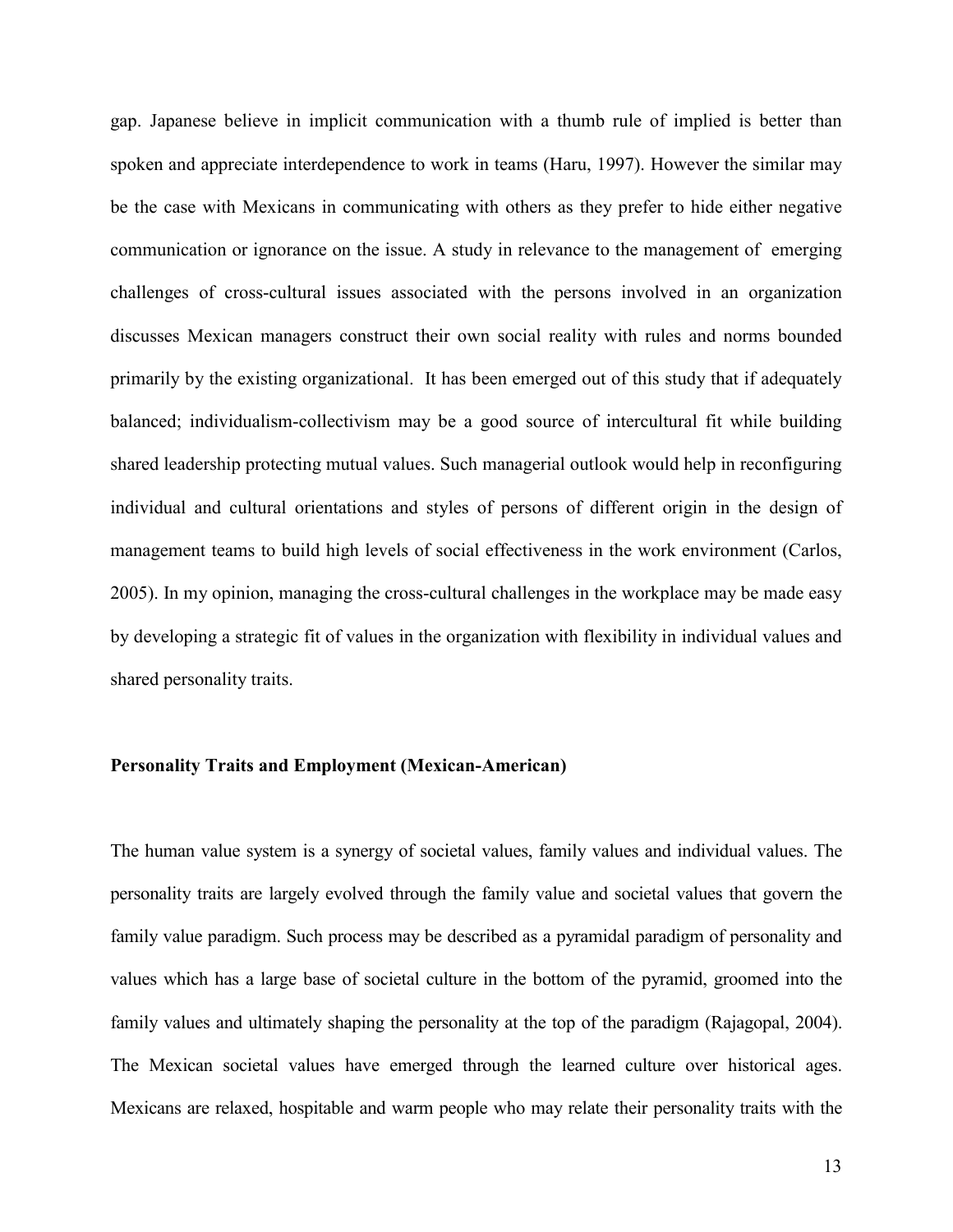cultural heritage. They have high interdependence on family, friends and colleagues at the workplace. Such personality traits develops ambiguity in performing at workplace as they would like to hide disagreements, unveil mutual weaknesses and stand accountable on the organizational or personal decisions. The attitude to bend truth or retain information to uplift the feelings of others may be another personality train which drives the behavior of a Mexican towards driving himself individualistic to be comfortable at the workplace and concentrate on achievements. Such personality trait builds the avoidance behavior and may like to refrain from applying a job where his relatives or friends are also willing to. The North American view of Mexicans toward their self control is emotional, volatile, and passive and slow in performing tasks (Harris and Moran, 1999). In the family oriented societies there exists a high degree of generalization of social trust and consequently strong propensity of spontaneous sociability. The family and kinship constitute the primary form of association for Mexicans as against the voluntary associations followed by the Americans (Lester, 1993). However, such societal cultural issues may not support the workplace culture, which appeals the Mexican to refrains from any interface ambiguities at points. For Mexican relationship-based cultural protocol is strongest yardstick to emphasize the social, personal aspects with the people they interact at the workplace. In Latin American cultures people stand and sit close to each other and keep the body contact which may not be appreciated in different organizational work culture (Kras, 1995). All the above mentioned cultural traits are the main reasons why it is difficult for a Mexican to apply for a job that his/her friends are applying to. On the contrary Americans may not hesitate to apply for a job where his friends are applying as there personality traits are very different from the Mexicans. The dominant traits of Americans may be described as independent thinkers and decision makers, goal and achievement oriented freedom loving and self relevant, work oriented and efficient, competitive and aggressive (Stewart, 1998). Hence, for an American job seeker it is immaterial who is competing for the same job- friend, family or foe.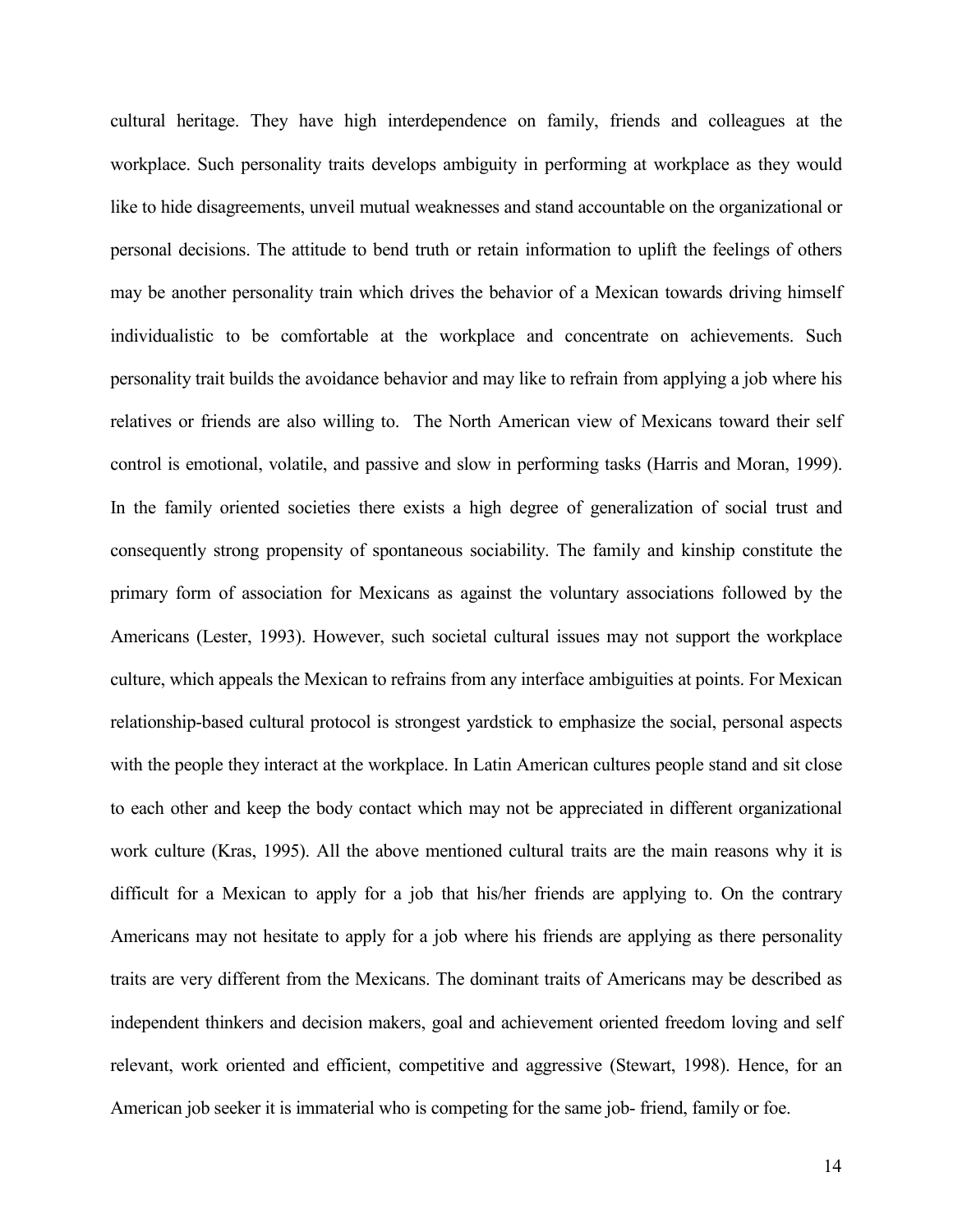Personality of an individual matters for gaining confidence within and facing the extrinsic environment. The personality traits are largely groomed through the cultural settings observed in the native education, etiquette, language, expression ability, family and friends. The native environment is also an important factor of influencing the personality trains of a person (Onedo, 1991). When a person could not appraise his personality to the best of his satisfaction, he tends to feel difficult in getting adjusted with the new culture and may like to confine to his native culture. The problems associated with the Mexicans as against Americans may be described accordingly. However, culture has many complex dimensions to define in simple terms. It seems that each anthropologist has defined the culture from his own perspective. However, certain anthropological thinkers had agreed-on fundamentals, as may be seen from the description provided by Hoebel (1969) as culture is the integrated sum total of learned behavioral traits that are shared by members of a society.

The major problems that Mexican may face in presenting their candidature in comparison to Americans for an employment may be due to the lack of confidence in cultural adjustments, poor command in foreign language, underestimation of competence, poor self appraisal on potentials, weak measurement of knowledge on core and peripheral subjects, low competitive strengths and other macro and micro socio-cultural parameters. Another important factor significant to mention in the context of Mexicans' job search may be the lack of clear perception of how their work fits into the grand corporate scheme, which they are aiming for. Such complex personalities frequently prevent young, high-powered, and capable candidates from gaining competitive positions in companies (Ghoshal and Bruch, 2004). A profile of the problem personality reveals a dynamic, challenging, complex, abrasive or passive despite intelligence, analytical, hard working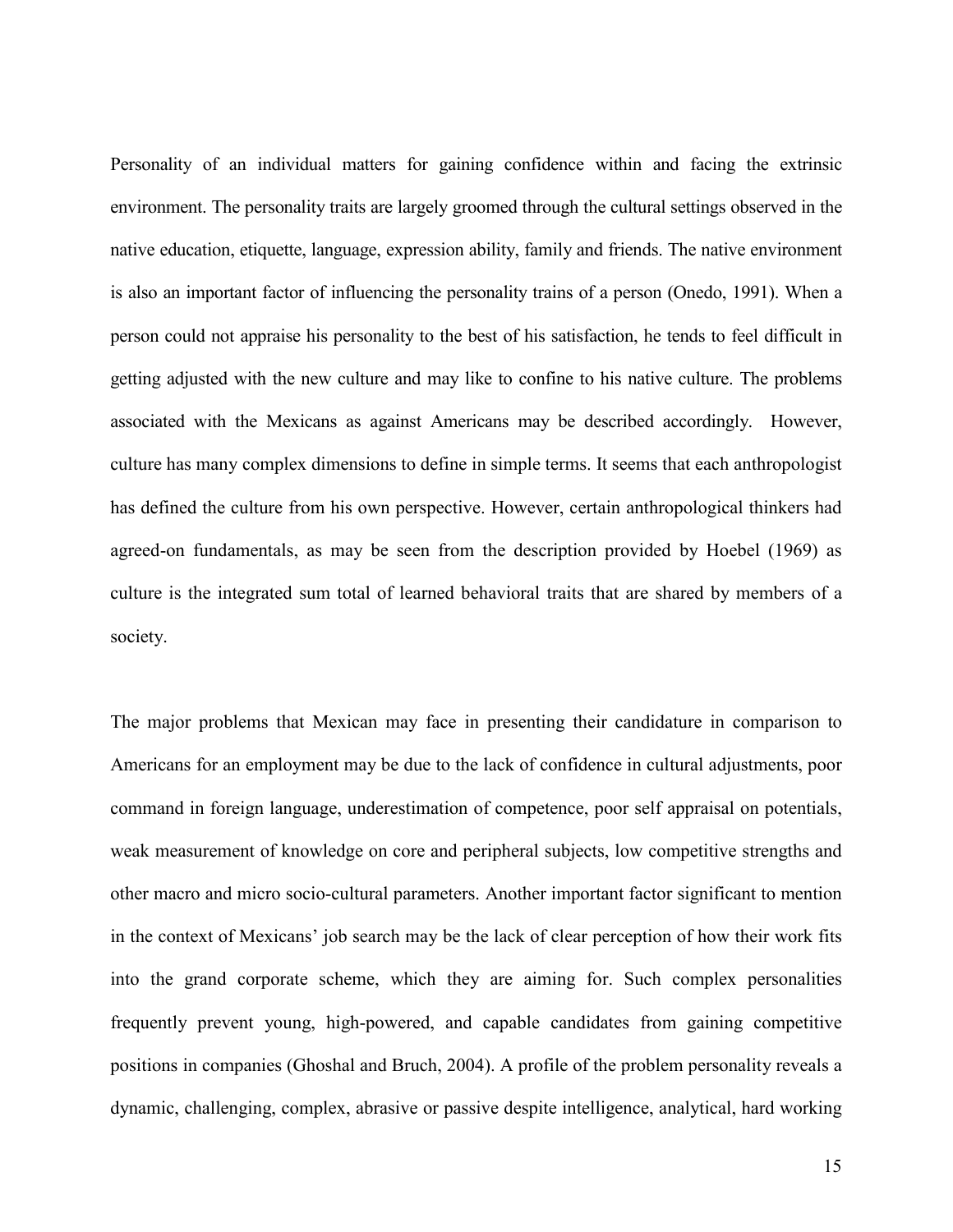traits. Hence managing talent by putting the right person in the right job has always been challenging because humans are complex and difficult to predict (McPhail and Brousseau, 2005). In cultures where status disparities are obvious and significant like any developing economies including Mexico, problems arise in identifying jobs of high profile. However the level of optimism associated with the Mexicans also affects the process of job selection. In Latin America growth of a person is explained by immigration factors. The Hispanic population is moving highly metropolitan, a far culture to reach. However the communication with the foreigners makes the task of cultural adjustment difficult and the language of any country largely speaks its culture (Rajagopal,  $2003<sup>b</sup>$ ). However Mexicans tends to be very competitive, set on pursuing individual goals and needs for recognition. The individualism of Mexicans reflects in the importance of having a job that allows sufficient time for a full person or family life. Perhaps such dimension of individualism has ranked Mexico lower than collectivist Japan in the crosscultural study of Greetz Hofstede (1984). On the contrary it may not be difficult for a mainstream American to present his candidature for a job of his choice as he holds no personality disorders, confidence to adjust with the given work culture, strong self appraisal of positive and negative personality traits and overrules the language barrier. Americans are close to the job market demands and can easily push themselves to an employment.

The job searches among the persons of developing countries such as Mexico is motivated by a combination of push and pull factors. The push process reflects to the current demand in life or work situations in terms of economic gains, status and job satisfaction while the pull process reflects the demand of the market in offering the jobs. The critical aspects of job search process include amount of information sought, nature of information sought and the source of information. It seems for Mexicans complying with these critical aspects is difficult which might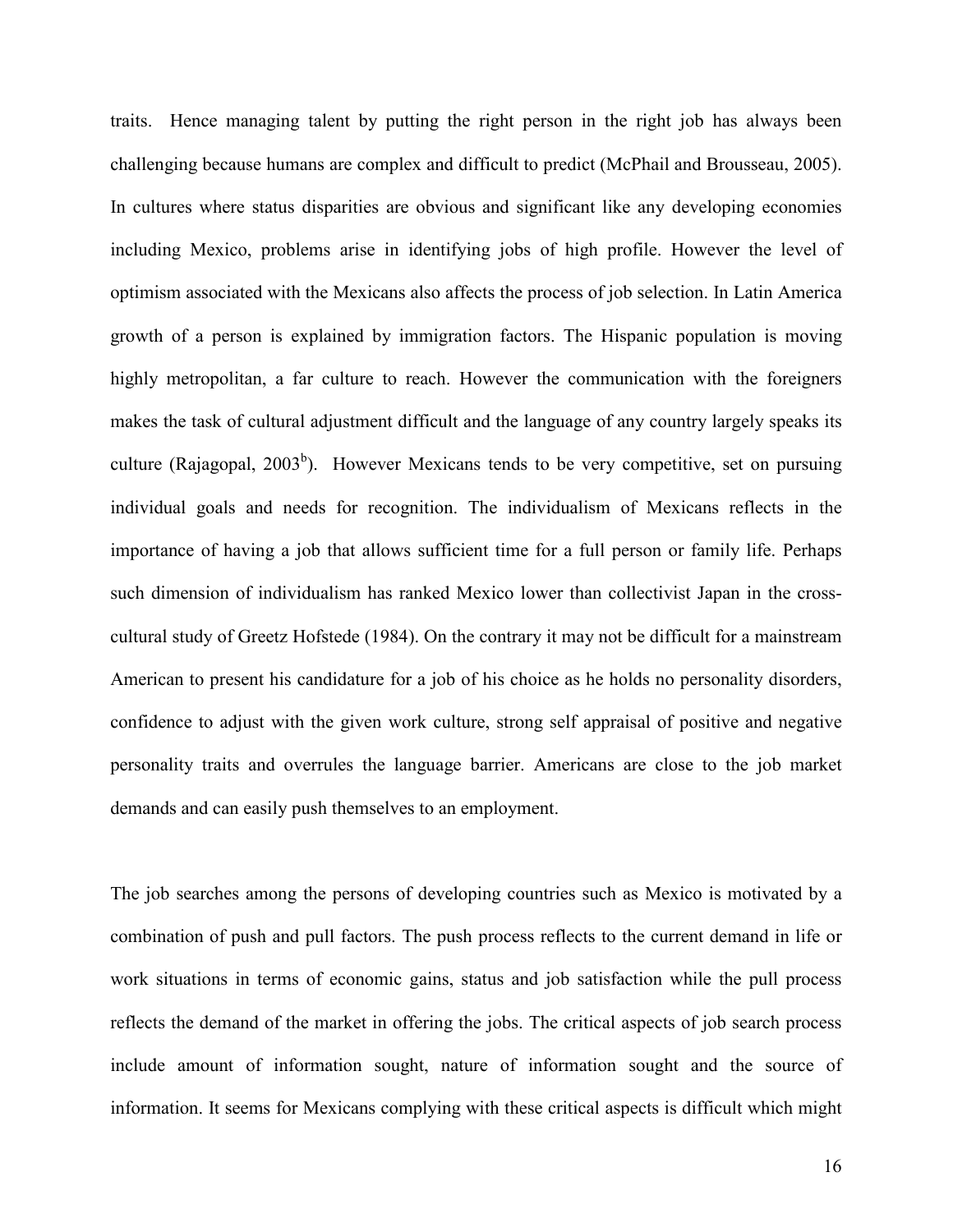push them off the mainstream unlike Americans. Job applicants typically assign greater credibility to informal than to formal sources of job information (Rynes, 1991).

#### Low Trust Determinants at Workplace (Hispanic-American-Asian)

Dealing with the concept of trust now appears to be significant in the environment of globalization in varied cultural settings to build relationships among the individuals and organizations. In view of this process the trust may be defined as the confidence among the people which rests in mutual goodwill (Ring and Van, 1992). Trust is a collective behavior which emerges over a period through the personality traits of individuals in a community. When trust is damaged community as a whole suffers in dealing with any matter- business, social or personal. However, in general trust is a situational feature. When trust is low in a cultural setting it affects the confidence of the people and so depletes their responsiveness to the given situation. If a businessman relies on trust and it is not reciprocated, he will suffer from substantial harm (Butler, 1991). Thus, the conditions under which trust seems most likely to be a factor in organizational behavior and any damage to it would not only affect the negotiations but may also up-root the interpersonal relations. Trust is not accorded at the outset and then tested. It is grounded in direct experience and fits with overall emphasis on relationship (Weiss and Stripp, 1998).

In the low trust cultures the interpersonal relationship remains obscure and business dealings are largely bureaucratized and tagged with evidences. Such negotiation approaches slow down the process of getting the work done and also may cause retrenchment from the business scenario over time. Thus, it is necessary to identify the right and responsive people who could be relied upon as well as qualify on organizational parameters to build future relationship continuum

17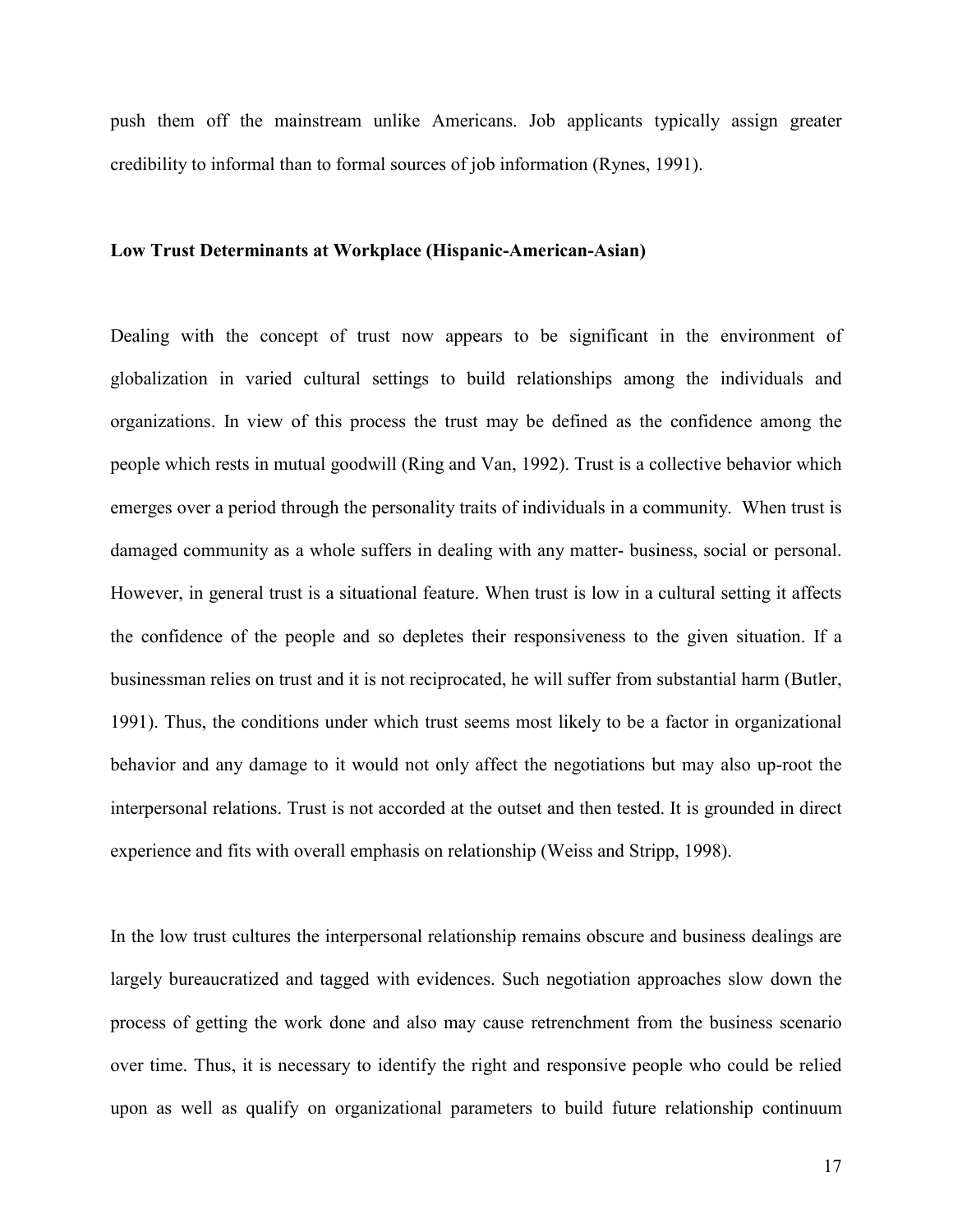(Bridgewater et al, 2004). In low trust culture countries the business negotiators try to measure the good intentions on the other side in terms of the motive of involvement in business, fairness in information sharing, refraining from any un ethical behavior like foul play in pre-and post negotiation stages, respect the terms of negotiation and extending cooperation all through the business process. These indicators determine the trust level in the low profile countries (Mead, 1998). The trust is also measured by the previous experiences –antecedents and precedents. Trust is largely culture borne and so the degree of trust is a community or country bound issue. Russians respond to unknown persons with fear and suspicion but interact with strong loyalty to those outsiders with whom they are successful in developing personal relationship. But in particularistic culture, where one judges according to the particular nature, a trustworthy person may be one who respects the terms of relationship (Rajan and Graham, 1991).

However, judgment on personal relations or organizational negotiations can often be reduced to patterns and rules and truly inspired decisions seem to require an ability to see similar patterns across regions. Since trust is an opaque entity as it has built over subjectivity associated with the human nature than objective traits of the event, can easily cloud intuitive decision making (Hayashi, 2003). Hence it is necessary to run business in low trust regions with more objective determinants than leaning towards personal relations or biases over the people. The facts of information, endorsed commitments (contracts), pilot observation on the committed tasks, previous tack records of the people getting associated in the business from the low trust regions, setting legal implication and the like may be appropriate strategy to conduct business with the people of low trust countries. However development of trust can best be carved by a balanced and coordinated set of activities designed to enhance both cognitive and behavioral aspects (Sharif, 2005). In low trust societies the family values are also found at the lower end which reflects in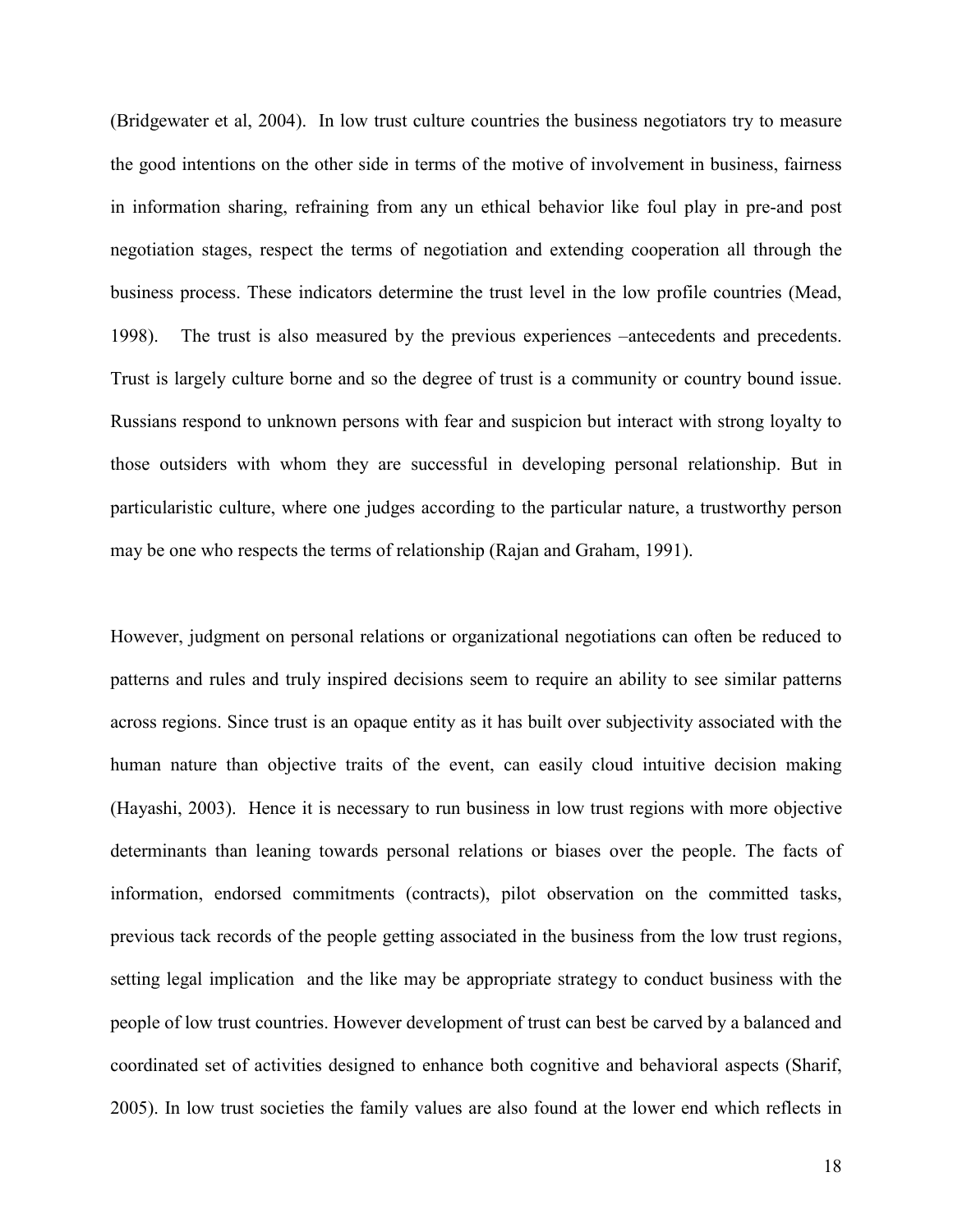the cognitive behavior of the people largely leading towards opportunism. Under such situations, it has been found that family businesses emerge as a solution in view of exercising controls to equalize low trust syndrome. The mutual interdependent relationships are perceived as difficult to sustain in the low trust cultural setting and so bureaucracy breeds under such societal situations. The bureaucracy is followed as a system to run business by the foreign entities as the family businesses are secured for the natives of the low trust societies. In traditional Korean societies the primary loyalty remains confided in the family. As in the case of China, Korean family structures appear to be more individualistic than Japan though the individualism therein largely reflects the competition among families. However, the labor relations tend to suffer with such a strategy- bureaucracy or controls imposed by the family business (Fukuyama, 1995).

In the low trust societies an in-depth understanding of the various dimensions is essential. The long held psychological perceptions are transformed in to social attitudes and the self perceptions begin at the micro level. Such perceptions are largely oppressed by the families towards the external entities. However, lack of inclination towards change and adaptations to externalities restricts the low trust societies to stay in the web of economic and cultural barriers (Rajagopal, 1995). One of the American firms –Granny's Goodies which emerged as a family business run by the two brother, may be a good example of low trust organization. The owner of this company had very low trust on employees and had imposed very high control to cope up the low trust syndrome. This company has been reluctant in recruiting new people and to work in an informal environment and this attitude pushed back the growth of the company (Korman, 2000). Thus the best options to run business in the low trust societies may be to establish collaboration with foreign venture in phased manner for competitive advantage, nurture family business with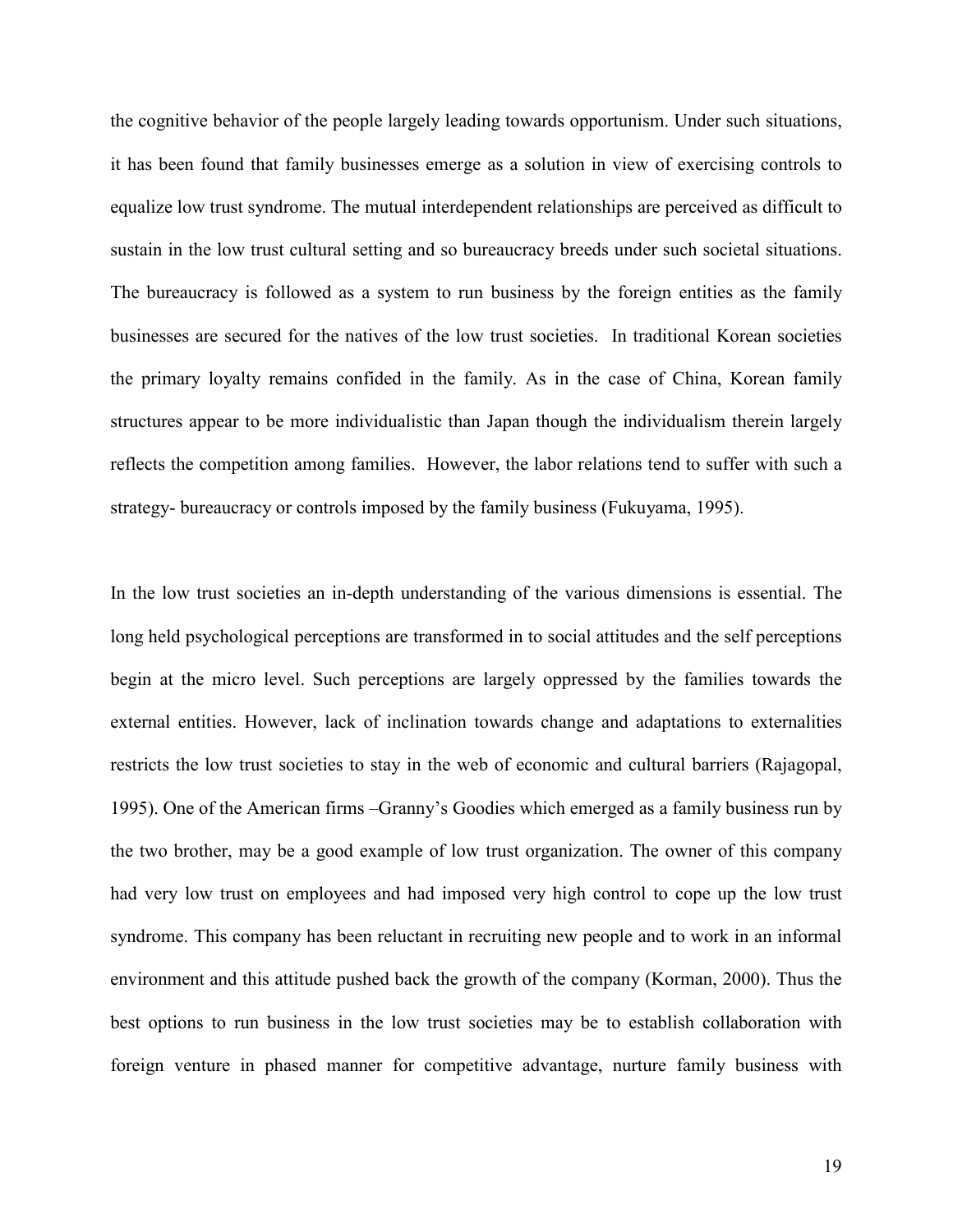increased cross-cultural approaches or reducing the family control and gradually adapting to the change by introducing automation in business in a phased way.

#### Gender Sensitivity Issues at Workplace

As workplace diversity has gained attention inside companies, it has taken on ever-growing dimensions. Among those dimensions is a relatively recent focus on religion - specifically, on how companies and employees are developing policies and practices that respect and accommodate employees' beliefs and practices in a fashion that does not undermine a company's ability to conduct business. The need for companies to address this issue has never been greater. The globalization of companies, shifting immigration patterns, the need to hire workers from more diverse backgrounds, and a renewed spiritual awakening among some segments of the population have combined to put religion on the front burner of many businesses. Some companies have recognized that there are benefits to policies and practices that support and encourage employees to participate in and express their religious convictions. There exists in every country a *culture screen*, which provides an overall screen that, through cognitive and affective influences, shapes the interpersonal and personal determinants that form the consumer behavior of its members. International marketing must be more multi-local than global and that differences in international markets are more critical than similarities. In other words, one size fits all will not succeed in most cases. Hence, marketing strategies must be shaped to fit every targeted culture (Rajagopal,  $2006<sup>b</sup>$ ).

Gender sensitivity has become one of the prime concerns in the developed countries to provide equal social and economic rights to the women. Over the period many developing countries have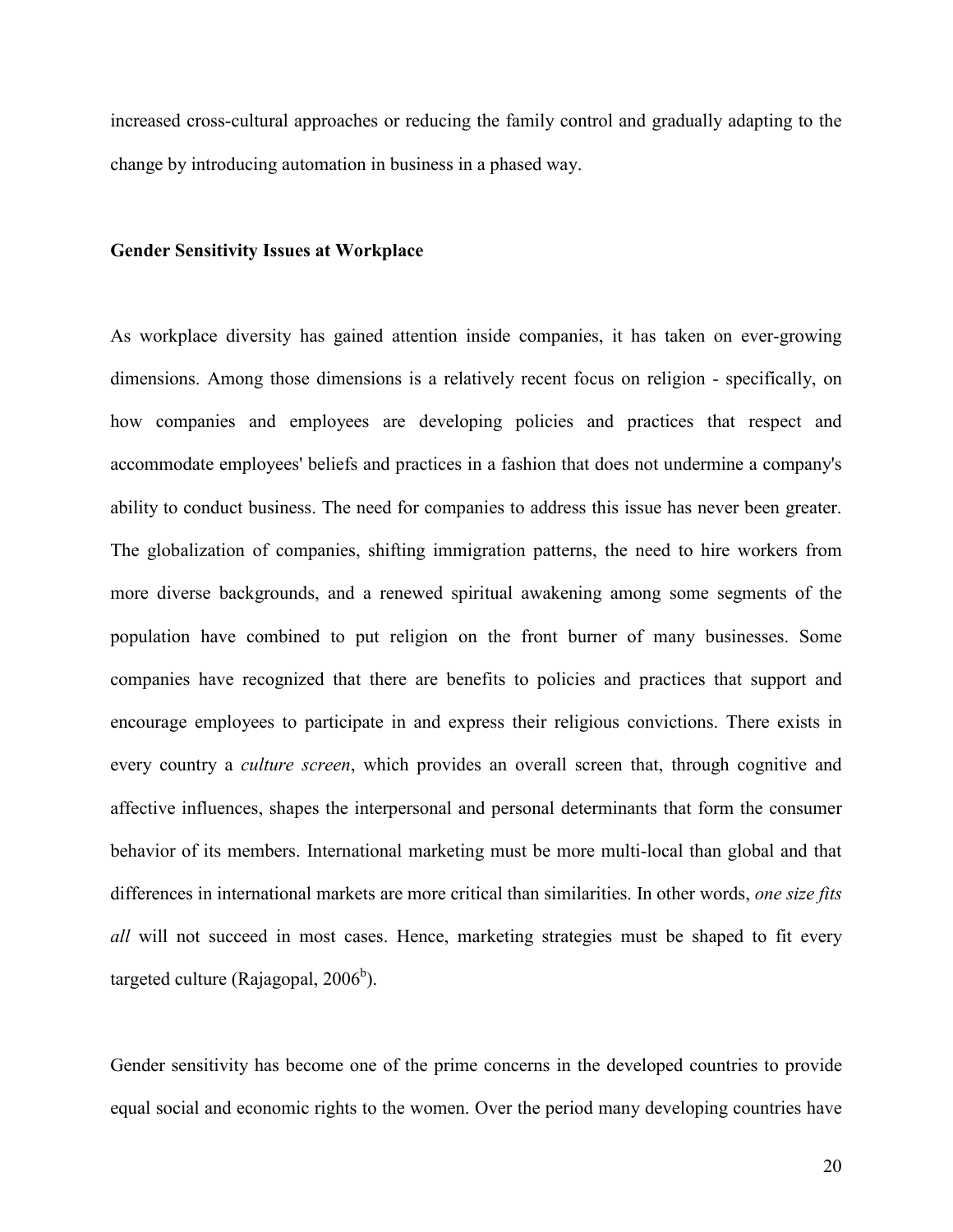also shown their commitment to enhance the role of governments in improving the gender equality. The international communities including political consortiums have made strong commitments for women's equality and empowerment at the world summits and global conferences of the 1990s. It has been argued strongly that women's empowerment is central to human development. Human development, as a process of enlarging people's choices, cannot occur when the choices of half of humanity are restricted (UNDP, 2002). Gender is an issue to be considered at all levels in any workplace environment as gender balance within the organization significantly influences the organizational culture and work efficiency. Gender imbalance may also be described as gender segregation in an organization where perhaps women work in distress due to minority. Many multinational companies like Unilever formalize organizational disciplines such as job ladders not only to create equal opportunities to in respect to gender, race and religion but also to solve the gender segregation issues (Perry et al, 1994). However beliefs about appropriate age or level of attractiveness may be meticulously examined by the companies while implementing the gender related policies towards improving the workplace environment. To help the gender sensitivity in the workplace the organizations may consider allowing women to re-enter the workforce without being marginalized for the rest of their lives. Strategies for building such connections include creating reduced-hour jobs, providing flexibility in the workday and in the arc of a career, removing the stigma of taking time off, refusing to burn bridges, offering outlets for altruism, and nurturing women's ambition (Huelete and Luce, 2005). However, Managers who pride themselves on giving employees what they request may be shortchanging women, simply because men ask for a lot more than women do. This may not only be expensive for companies but also cause gender abuse, and it requires management intervention (Babcock et al, 2003).

21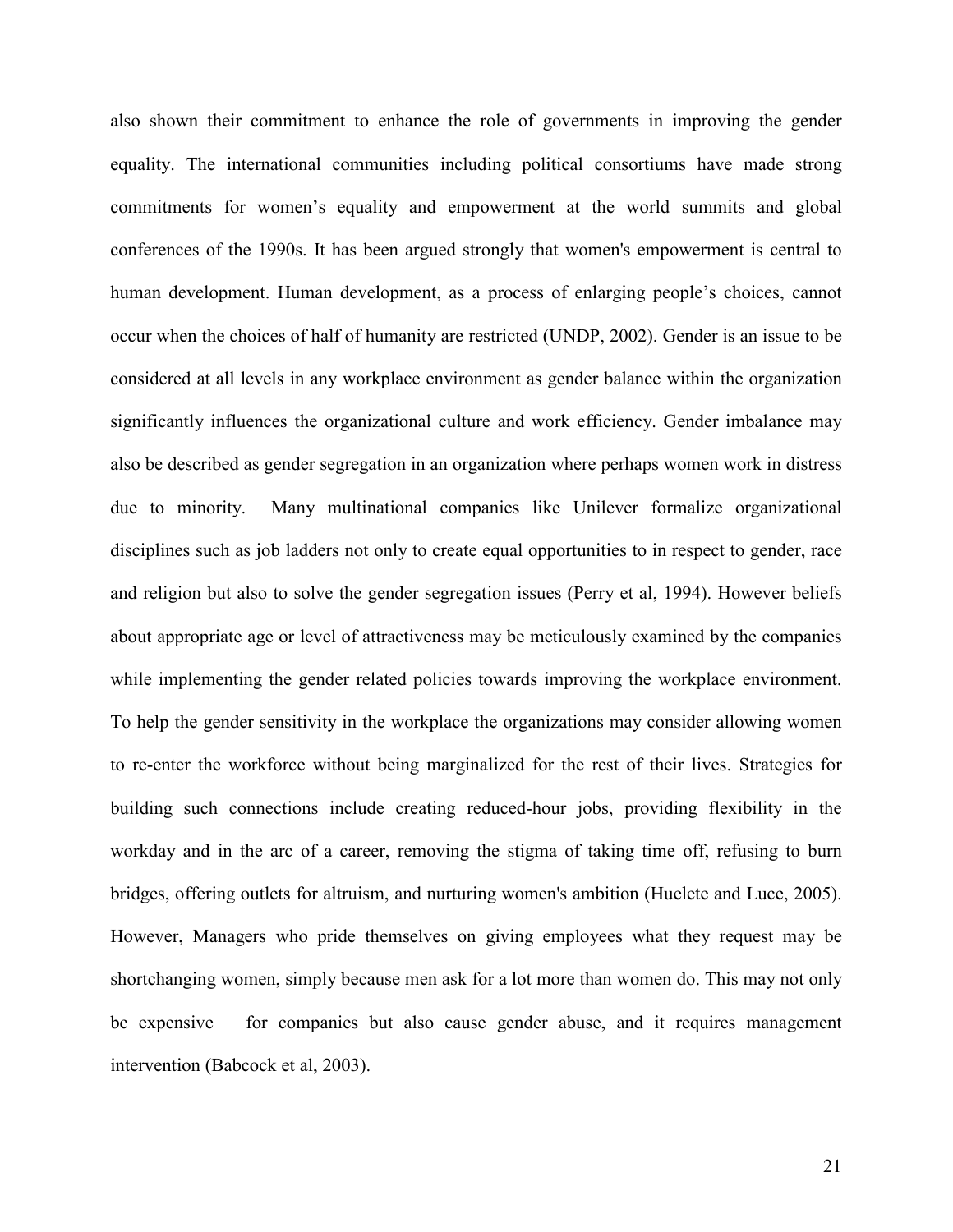For success, a women may need a title that gives her immediate credibility in the culture in which she is living or and a support structure to perform in the given workplace. In corporate houses the bias against women managers is found as they may not be able to accept the work assignments at par with men. However when a women manager receives training and strong backing of the firm, she may be able to perform the given assignment. Hence it has been observed that the most difficult aspect in gender issue associated with the workplace is giving an assignment but not succeeding once given (Nathan at al, 1999). Though globally most of the organizations intend to revive their gender policies, a vast majority of managers and expatriates in multinational companies are still male (Rossman, 1990). The American cultural values still favor males, however, both sexes are treated similarly as American females consider themselves equal to males and societal values are changing in that direction. In the other parts of the world also there are gender issues as may be observed from Japanese, Middle-eastern, African and Asian societies which are largely male dominated (Fatehi, 1996). It has been thus proposed that the government, public and private sector organizations should be imparted with appropriate training on the gender issue to take corrective measures towards implementing the gender equality policy. Training in gender awareness to demystify the concept and to raise the level of genderresponsiveness has to be conducted across organizations (UNDP, 2002). This task can be shouldered either by the government, NGOs or corporate sector as a project of corporate social responsibility.

A study conducted with human resources professional from US Fortune 500 companies with business in Latin America undertaken during 2001-2003 on the basis for reporting on women's advancement programs in Latin America reveals that women's initiatives adapted on American standards are likely to suffer several shortcomings unless modified to accommodate several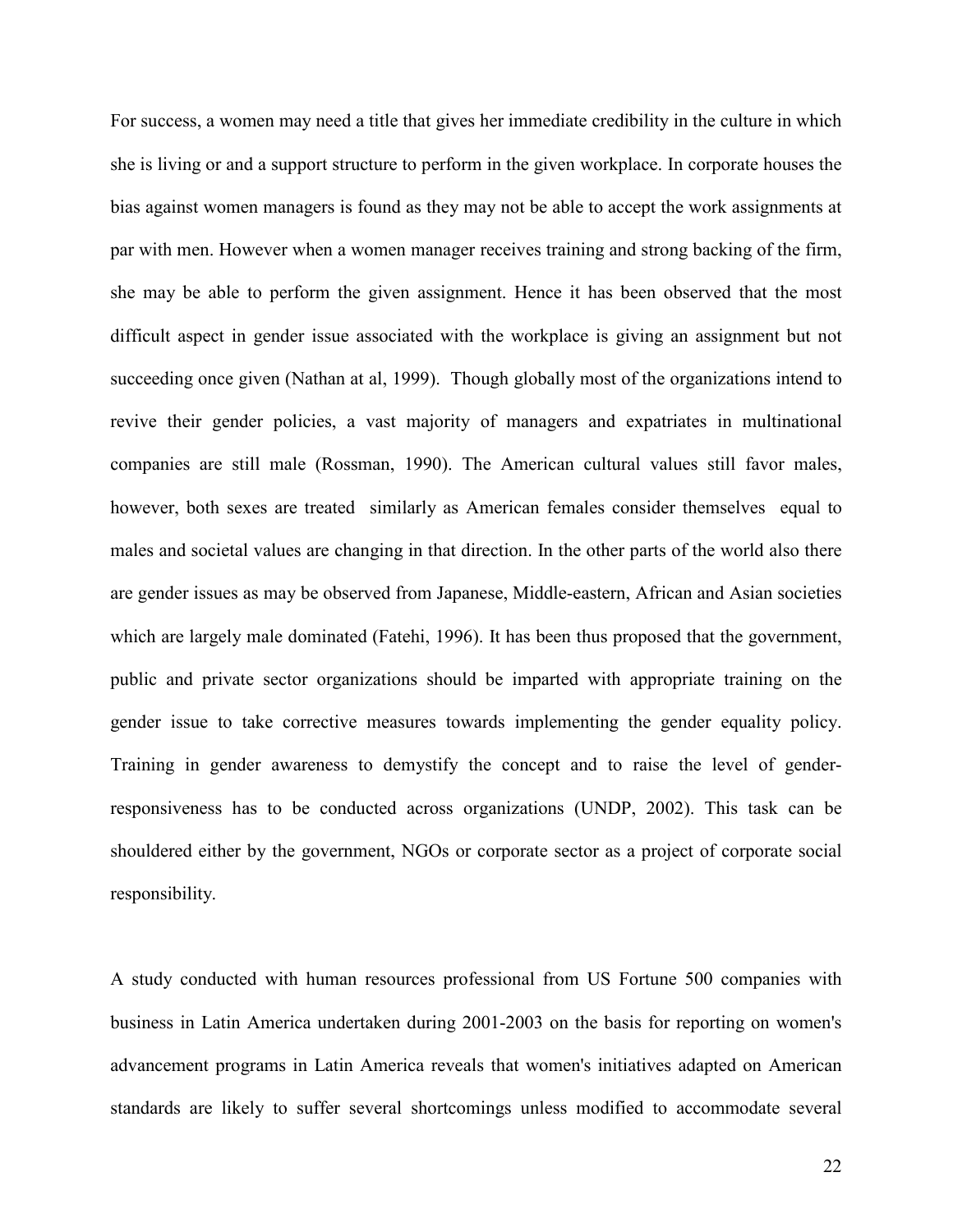common cultural attributes of Latin American work organizations (Maxfield, 2005). Perhaps to take corrective measures it is necessary to redefine the gender roles. According to Hofstede the countries which have highest masculinity index include Japan, Australia, Venezuela, Italy, Switzerland, Mexico, Ireland, United Kingdom, Germany and Philippines. Such cultural and perceptions divulgence also leads to gender abuse at work place and family. However, the cultural theory of risk assumes that individuals selectively credit and dismiss asserted dangers in a manner supportive of their preferred form of social organization (Kahan et al, 2005). On the contrary the highest feminine value countries are Nordic group of countries except Iceland, Netherlands, Chile, Portugal, Thailand, Peru and Spain. Although there are considerable cultural variations in gender-related behaviors, there is a growing concern about the gender equality amidst the developed and developing countries (Greets Hofstede, 1984).

#### **Conclusion**

Corporate venturing can be an important source of technological innovation for corporations by providing a window on emerging technologies, market opportunities, new business models, and distribution channels,. However, effective implementation requires a clear view of the objectives, dedication to understanding the process, and discipline. The success in corporate venturing is associated with high levels of commitment, trust, group dynamics and skills in functional management of the venture. In the study the variables of economic and relational dimensions of external and internal fit have shown greater association with venture success. It has also been found that ventures opt for greater autonomy and less economic dependency on their parent ventures for leading success and this finding makes an intuitive sense. It was observed during the study that the parent-venture relationship does not differ between the high and low performers. It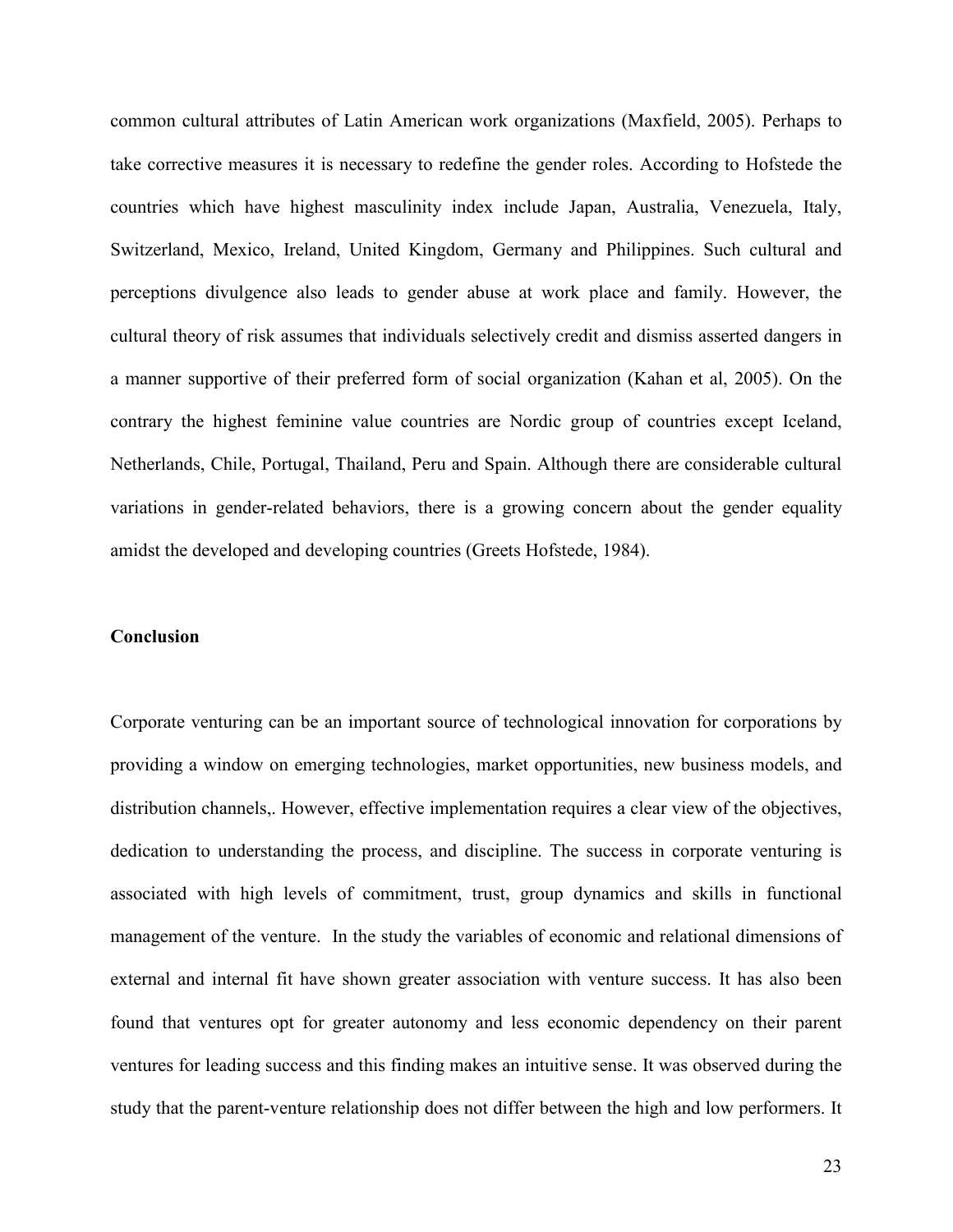appears from the analysis that though economic dependency on parent decreases with the ageing of the venture, managerial accountability increases in the organization. The level of economic change across the phases of venture maturity has not been significantly different between high and low performers. Mexican managers view authority balance as a positive contributor to alliance performance, while authority advantage to the benefit of the Mexican partner at the expense of the U.S. partner is viewed as having a negative impact on performance of the corporate ventures. The best ideas have languished in many corporations, either because of internal resistance or an inability to execute on the initial insight. This study is based on observations made by the previous contributors in the area of trust in corporate relationships; there still exists the need for more longitudinal research studies in the area of corporate venturing with focus on parent-venture, strategic fit between external and internal factors and analytical frameworks of venture performance indices in reference to the developing countries.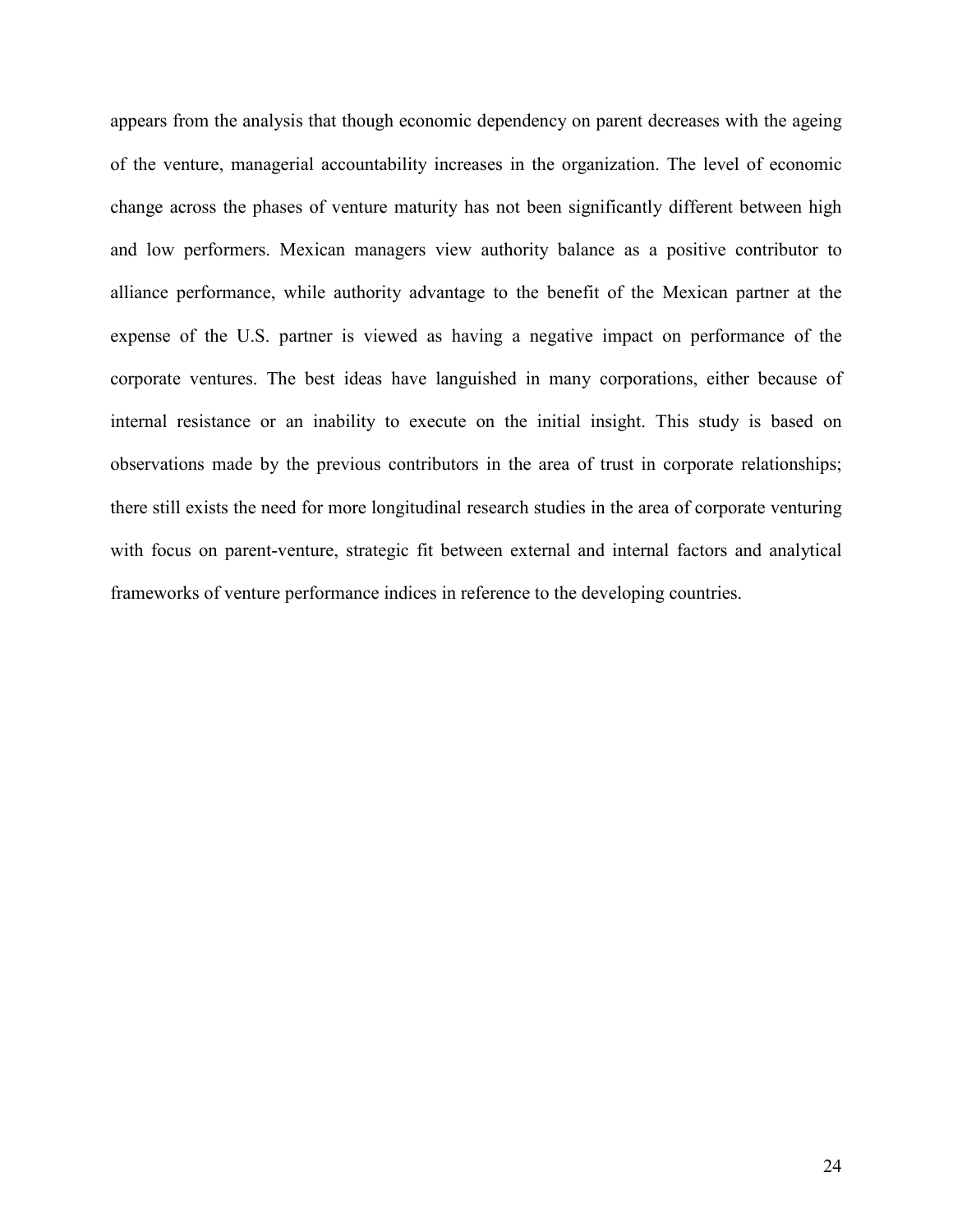### **References**

- Babcock Linda et.al (2003), Nice Girls- Don't Ask, Harvard Business Review, October, 1-2 (online reference F0310A)
- Balázs Heidrich (2002), Business as Unusual The Role of National Cultural Background in Corporate Life, European Integration Studies, 1 (2), 25-36
- Bloom J S (1965), The process of learning, Harvard University Press, Cambridge, MA (Quoted in James A Erskine, Michiel R Leenders and Louise A Mausffettee-Leenders, Teaching with cases, Ontario, Richard Ivey Business School, 1998, 48-56)
- Bridgewater Sue et.al (2004), The internationalization process and the role of learning in small service firms, in (Eds)McDonald Frank, Mayer Michael and Buck Trevor, The process of internalization-Strategic, cultural and policy perspectives, New cork, NY, Palgrave Macmillan, 2004, 211-231
- Butler J K ((1991), Towards understanding and measuring conditions of trust-Evolution of trust inventory, Journal of Management,17, 643-663
- Carlos M Rodríguez (2005), Emergence of a third culture- Shared leadership in international strategic alliance, International Marketing Review, 22 (1), January, 67-95

Cateora Philip and Graham John L (2003), International Marketing , McGraw Hill, New York,

- Cummings T (1980), Systems theory for organizational development, Chi Chester, UK, Wiley, 19-25
- Dyer W (1987) Team Building, Reading, MA, Addison-Wesley, 20-23
- Eisenhardt Kathleen M *et.al* (1997), How management teams can have a good fight, *Harvard* Business Review, July (on line reference 97402, p 1.8)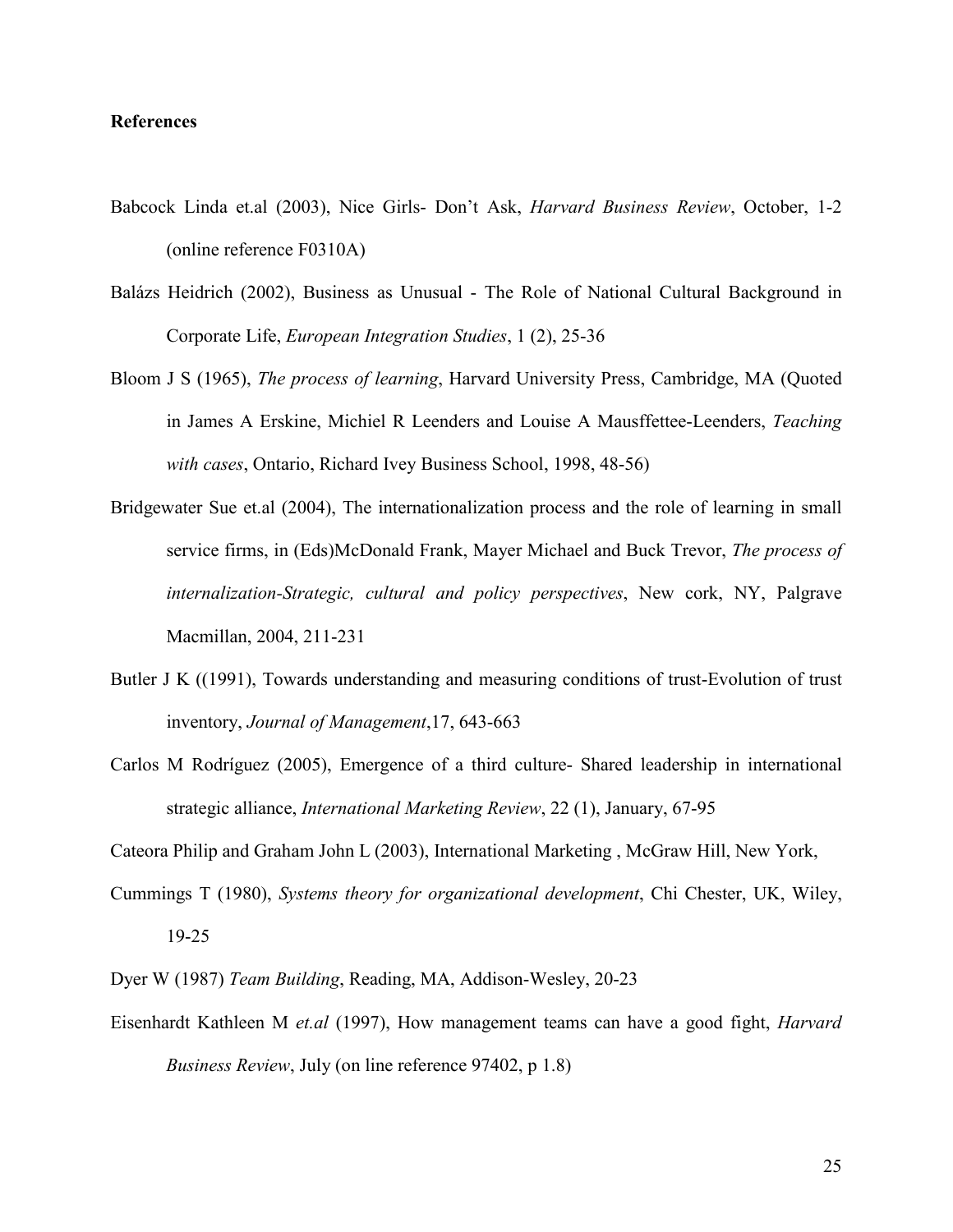- Fatehi Kamal (1996), International Management- A cross-cultural and cross-functional perspective, Upper Saddle River, NJ, Prentice Hall,174-176
- Fields George, Hatahira Hotaka and Wind Jerry (2000), Leveraging Japan, San Francisco, Josey-Bass, p 269-70
- Fukuyama Francis (1995), Trust-The social virtues and the creation of prosperity, New York, NY, Free Press, 61-67
- Hayashi Alder M (2003), Where to trust your gut, Harvard Management Review, May, 1-10 (Online reference 3590)
- Hodgson James Day, Sano Yoshihiro and Graham John L (2000), Doing Business with the New Japan, Boulder, CO, Rowman & Littlefield (Quoted in Cateora Philip and Graham John L, op.cit. 580-581)
- Huélete Sylvia Ann and Luce Carolyne Buck (2005), Off-ramps and On-ramps: Keeping talented women on the road for success, *Harvard Business Review*, March, 1-10 (on line reference R0503B)

Goody Jack (1996), The East in the West, Cambridge, UK, Cambridge University Press, 197-199 Geert Hofstede (1984), Cultural Consequences, Beverly Hills, Sage, 158-160

- Geert Hofstede (1991), Cultures and Organizations: Software of Mind, Berkshire, UK , McGraw Hill (Quoted in Cateora Philip and Graham John L (2003), International Marketing , McGraw Hill, New York, p 109)
- Ghoshal Sumantra and Bruch Heike (2004),Reclaim your job, Harvard Business Review, May, 1- 9 (online reference 6220)
- Harris Philip R and Moran Robert T (1999), Managing Cultural Difference- Leadership Strategies for a New World of Business, Huston, TX, Gulf Publishing Company, 106-273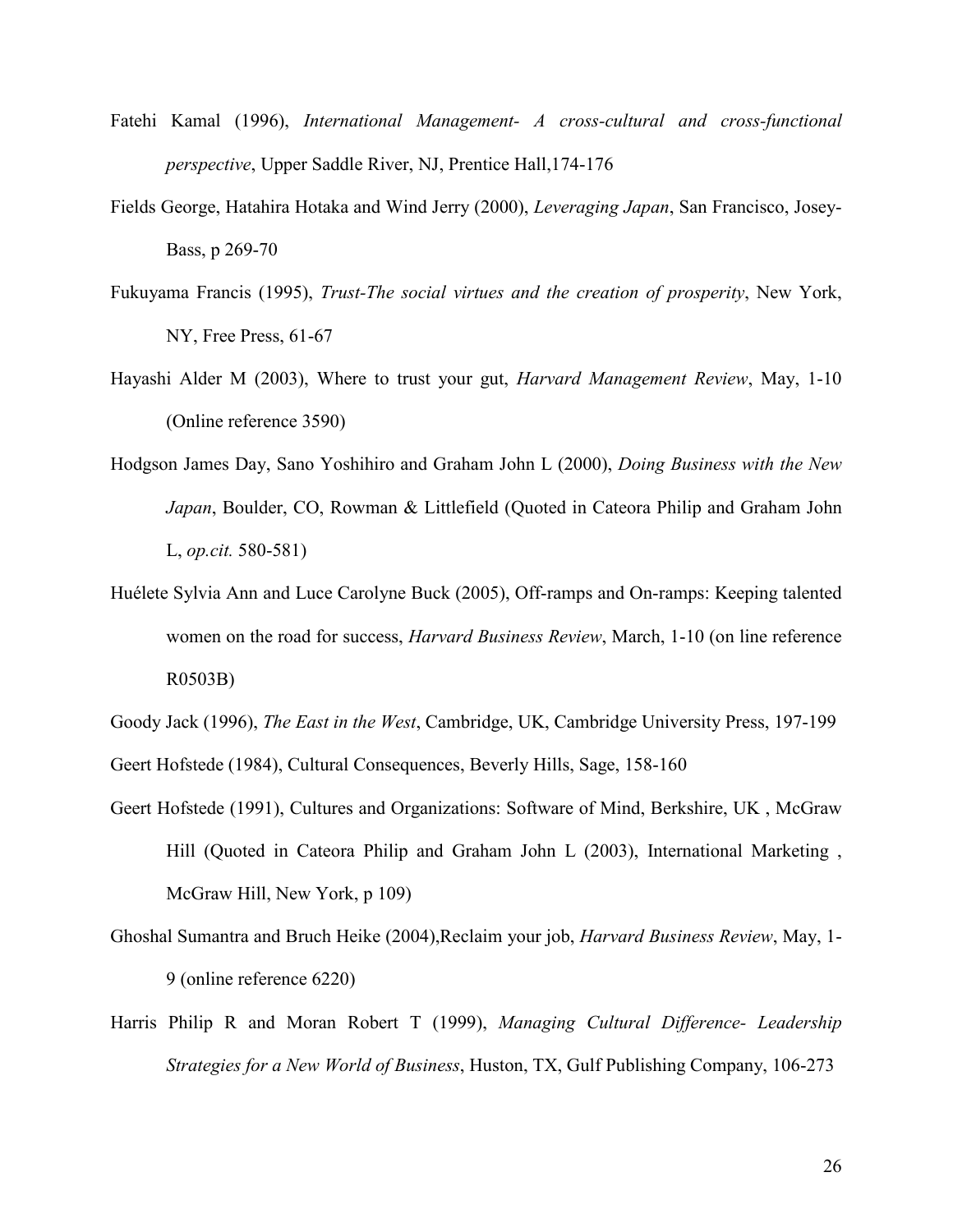- Haru Yamada (1997), Different Games Different Rules, Oxford University Press, New Cork, 54- 55
- Hoebel Adamson : Man, Culture and Society, Oxford University Press, New York, 1969, p 165- 169
- Hoover Robert J, Green Robert T and Saegart (1978), A cross-national study of perceived risks, Journal of Marketing, July, 102-108
- Kahan, Dan M., Braman, Donald, Gastil, John, Slovic, Paul and Mertz, C. K. (2005), Gender, Race, and Risk Perception: The Influence of Cultural Status Anxiety, April, Yale Law School, Public Law Working Paper No. 86
- Kanter Rosabeth Moss (1991), Transcending business boundaries 12,000 World managers view change, Harvard Business Review, May-June, 153

Kluckhohn, F (1951), The Study of Culture, Stanford University Press,

- Korman Kathy (2000), Granny's Goodies Inc., Harvard Business School Case, Harvard Business School, February, 1-21 (Ref 9-500-049)
- Kras E (1995), Management in two cultures, Cambridge, MA, Harvard University Press, 34-66
- Lester Thurow (1993), Head to head- The coming economic battle among Japan, Europe and America, New York, NY, Warner Books, 28- 46

MacPhail John D and Brousseau Kenneth R (2005), Finding the fit between person and position, Harvard Business Review, May (On line reference U0505D) 1-2

- Maxfield Sylvia (2005), Modifying best practices in women's advancement for the Latin America context, Women in Management, 20 (4), April, 249-261
- Mead Richard (1998), International Management, Oxford, UK, Blackwell Business, 236-239
- Nathan D Kling *et.al* (1999), Preparing careers in global business: Strategies for US female students, American Business Review, June, 34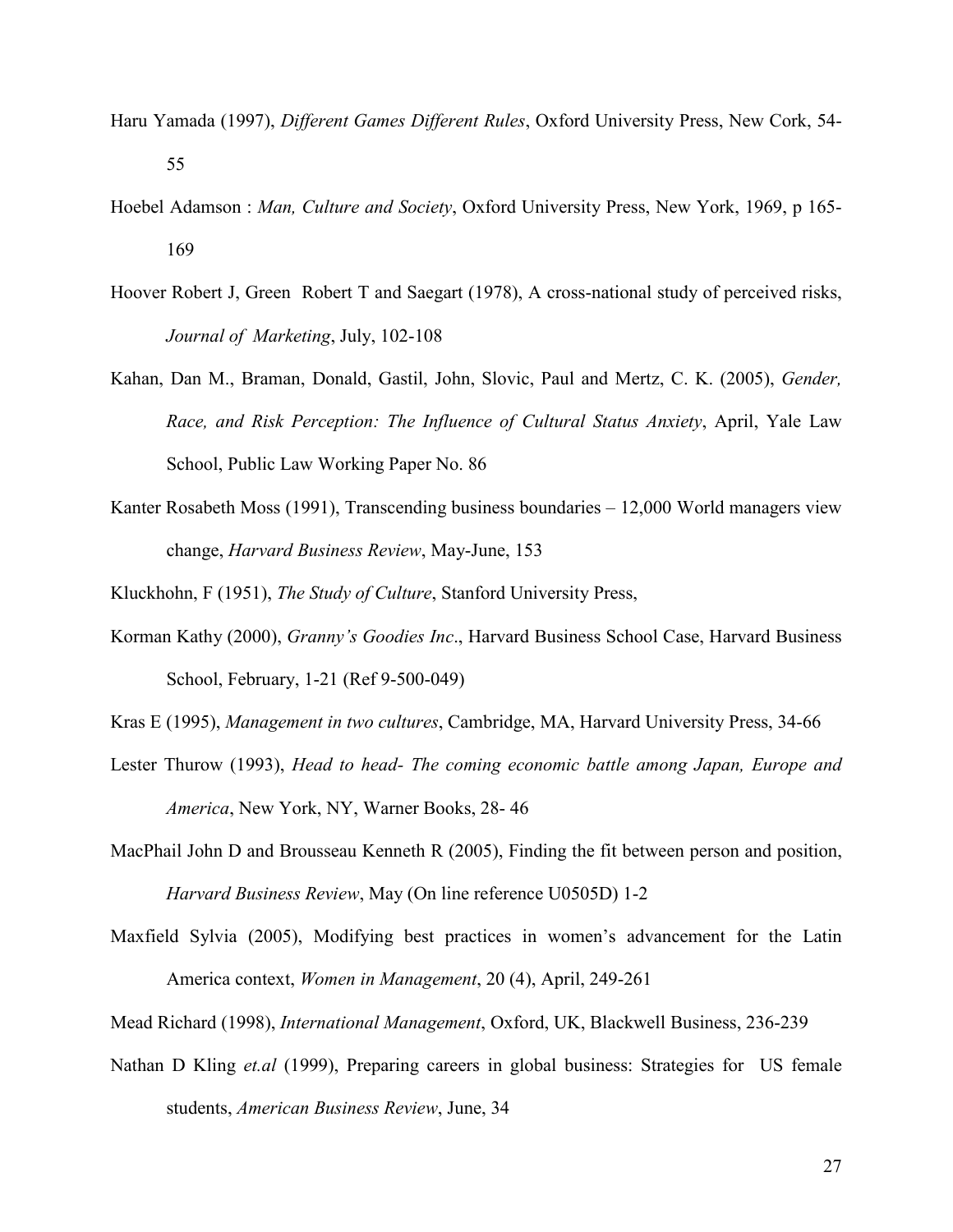- Oldham G R and Cummings A (1996), Employee creativity: Personal and contextual factors at work, Academy of Management Journal, 39 (3), 607-634
- Onedo A E O (1991), The motivation and need satisfaction, Asia Pacific Journal of Management, 8 (1), 121-129
- Perry E L, Davis Blake A and Kulik C T (1994), Explaining gender based selection decisions: A synthesis of contextual and cognitive approaches, Academy of Management Review, 19, 786-820
- Rajagopal (1994), Rural Marketing in India-Policy and Approach, Discovery, New Delhi, 116- 117 (ISBN81-7141-261-0)
- Rajagopal (1995), Organizing rural business- Policy, planning and management, New Delhi, Sage, 96-99
- Rajagopal (1999): Empowering Rural Women Groups for Strengthening Economic Linkages, Development in Practice, 9 (3), May , 327-330
- Rajagopal (2003<sup>a</sup>), *Effective Retail Selling of Processed Meat Products in Mexico- A Case of* Donfer Alimentos, Discussion Case, Centre for Latin American Business Studies, ITESM, Mexico City Campus, 1-16
- Rajagopal (2003<sup>b</sup>), Penetrating media markets across boundaries-The strategy of Azteca America, Discussion Case, Business Division, ITESM, Mexico City Campus, 1-15
- Rajagopal (2004), Advertising consumer behavior and brand personality-Taxonomy of cognitive relationships, Working Paper # 07/2004, Business Division, ITESM, Mexico City Campus, 3-29
- Rajagopal (2005<sup>a</sup>), The virtual sales office for insurance services in Mexico- A case of ING Comercial America, Discussion Case, Business Division, ITESM, Mexico City Campus, 1-21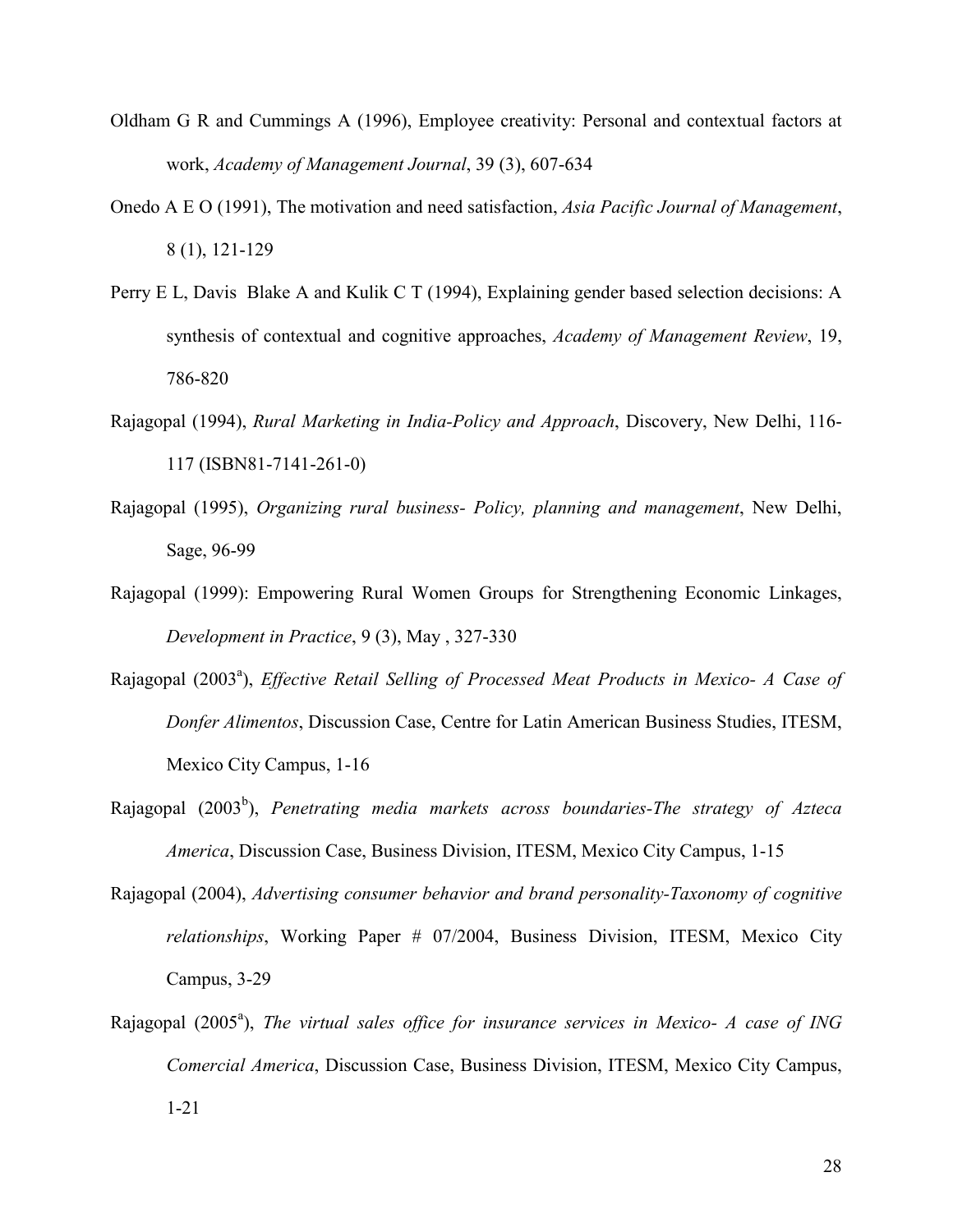- Rajagopal (2005<sup>b</sup>), Measuring Variability Factors in Consumer Values for Profit Optimization in a Firm – A Framework for Analysis, Journal of Economics and Management, Volume 1, No.1, January , 85-103
- Rajagopal (2005<sup>c</sup>), Analysis of Customer Portfolio and Relationship Management Models: Bridging Managerial Gaps, Journal of Business and Industrial Marketing, Vol. 20, No.6, June, 307-316
- Rajagopal(2005<sup>d</sup>), Impact of advertising variability on building customer based brand personality in a competitive environment-Empirical analysis with reference to Mexico, Latin American Business Review, 6 (3), 63-84
- Rajagopal (2006<sup>a</sup>), Innovation and Business Growth through Corporate Venturing in Latin America: Analysis of Strategic Fit, Management Decision, 44 (5), (Forthcoming)

Rajagopal (2006<sup>b</sup>), International Marketing, Vikas Publishing House, New Delhi

- Rajan M N and Graham J L (1991), Understanding the Soviet commercial negotiation process, California Management Review, Spring, 40-57
- Ring P S and Van de Ven (1992), Structuring cooperative relationship between organizations, Strategies Management Journal, 3, 483-498
- Rossman M L (1990), The international businesswomen of the 1990's, New York , NY, Praeger, 24-36
- Rynes S L (1991), Recruitment , job choice and post-hire Consequences- A call for new research directions, Handbook of Industrial and Organizational Psychology, (Eds.) Dunnette MD and Hough L, 2<sup>nd</sup> Edition, Palo Alto, CA, Consulting Psychologists' Press, 399-444
- Scharge Michael (2001), Playing around with brainstorming, *Harvard Business Review*, March (On-line access reference R0103L)